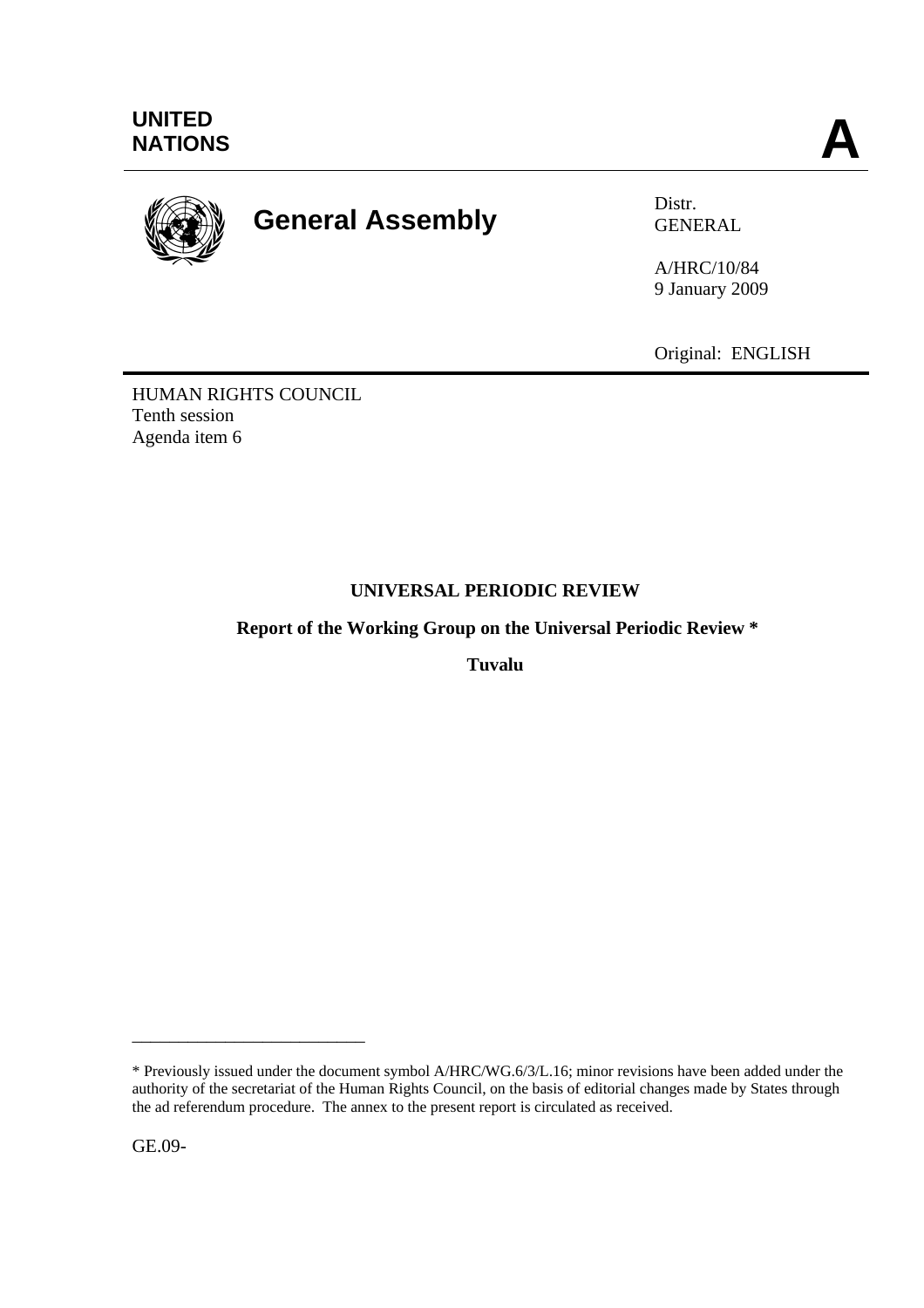### **CONTENTS**

|                                                                         | Paragraphs | Page |
|-------------------------------------------------------------------------|------------|------|
|                                                                         | $1 - 4$    | 3    |
| I. SUMMARY OF THE PROCEEDINGS OF THE REVIEW PROCESS                     | $5 - 66$   | 3    |
|                                                                         | $5 - 20$   | 3    |
| B. Interactive dialogue and responses by the State under review 21 - 66 |            | 5    |
|                                                                         |            | 16   |
| Annex                                                                   |            |      |
|                                                                         |            |      |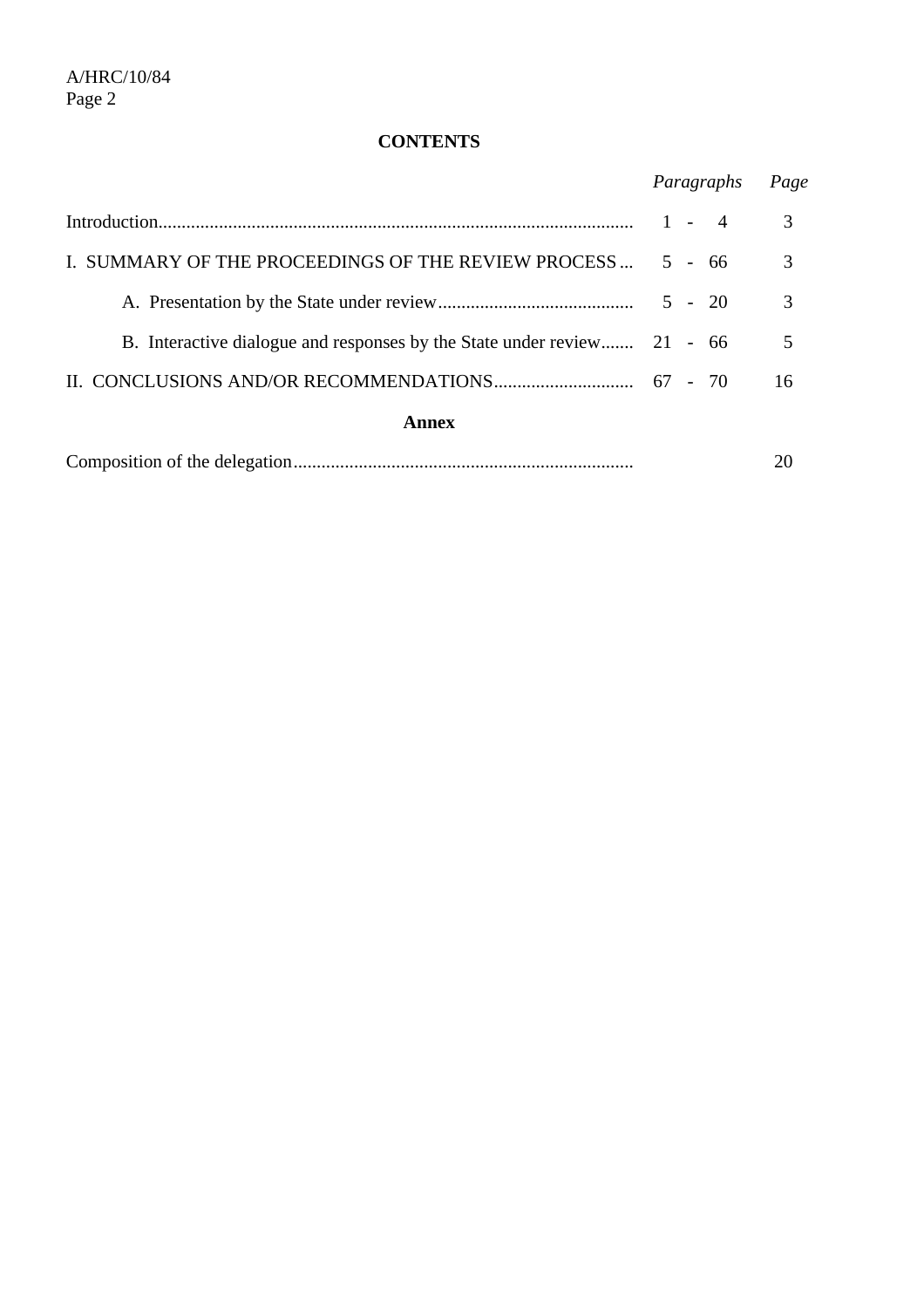#### **Introduction**

1. The Working Group on the Universal Periodic Review, established in accordance with Human Rights Council resolution 5/1 of 18 June 2007, held its third session from 1 to 15 December 2008. The review of Tuvalu was held at the 16th meeting, on 11 December 2008. The delegation of Tuvalu was headed by H.E. Mr. Enele Sopoaga, Permanent Secretary, Department of Foreign Affairs and Labour. At its 17th meeting, on 15 December 2008, the Working Group adopted the present report.

2. On 8 September 2008, the Human Rights Council selected the following group of rapporteurs (troika) to facilitate the review of Tuvalu: Azerbaijan, Qatar and Zambia.

3. In accordance with paragraph 15 of the annex to resolution 5/1, the following documents were issued for the review of Tuvalu:

 (a) A national report submitted made in accordance with paragraph 15 (a) (A/HRC/WG.6/3/TUV/1);

 (b) A compilation prepared by the Office of the United Nations High Commissioner for Human Rights (OHCHR), in accordance with paragraph 15 (b) (A/HRC/WG.6/3/TUV/2);

 (c) A summary prepared by OHCHR, in accordance with paragraph 15 (c) (A/HRC/WG.6/3/TUV/3).

4. A list of questions prepared in advance by the Czech Republic, Denmark, Germany, Latvia, the Netherlands, Sweden and the United Kingdom of Great Britain and Northern Ireland was transmitted to Tuvalu through the troika. These questions are available on the extranet of the universal periodic review.

#### **I. SUMMARY OF THE PROCEEDINGS OF THE REVIEW PROCESS**

#### **A. Presentation by the State under review**

5. At the 16th meeting, on 11 December 2008, H.E. Mr. Enele Sopoaga, Permanent Secretary, Department of Foreign Affairs and Labour, presented the national report and made an opening statement. He affirmed the State's commitment to the universal periodic review and expressed appreciation to those who had provided support in the preparations.

6. The Head of Delegation referred to the small island characteristics of Tuvalu and its unique vulnerability to challenges, particularly those posed by climate change and sea-level rise. The impact of globalization, as recently demonstrated by the hikes in fuel and food prices, was overwhelming, and Tuvalu expressed gratitude to its partners for their support, particularly its Pacific neighbouring partners. The continuing loss of vital land, destruction of food crops and contamination of the ground water supply by seawater intrusion are everyday challenges to the realization of the economic, social and cultural rights of its citizens.

7. Tuvalu expressed its commitment to human rights and noted that many commitments are dependent on the availability of financial and technical resources. Its responsibilities to human rights are required by the Constitution, the Bill of Rights, the national sustainable development strategy and the national plan on the implementation of the Millennium Development Goals. Tuvalu is also committed to Pacific regional arrangements, particularly to the Pacific Plan, and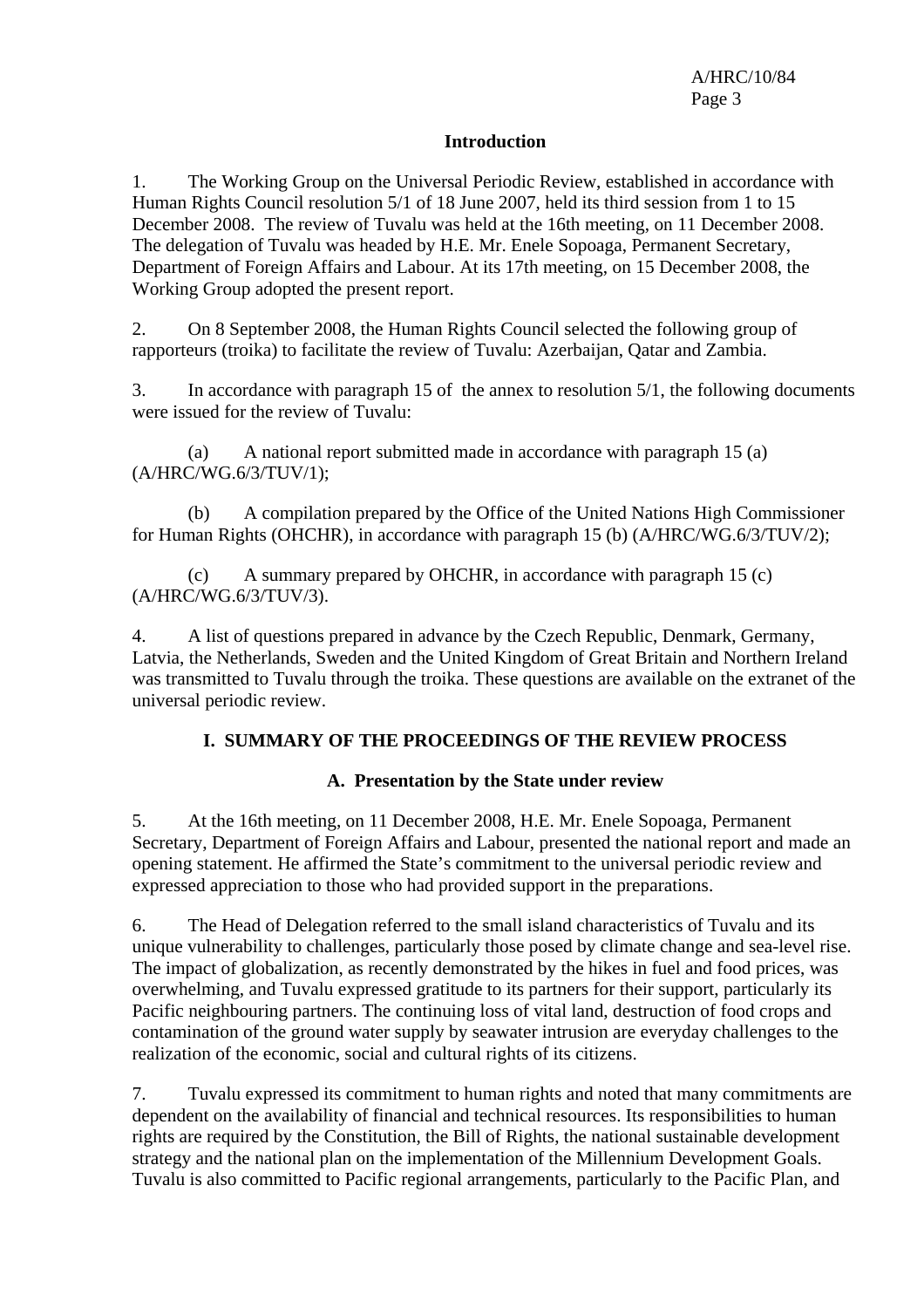to working with the Pacific Islands Forum and the Secretariat of the Pacific Community to promote human rights nationally and regionally.

8. Responding to questions sent in advance, Tuvalu stated that civil society was closely involved in consultations and considerations of the national report and expressed a commitment to initiating partnerships with stakeholders to build local capacities.

9. Among measures of the institutional framework, the Head of Delegation reported on the establishment of the people's lawyer office, training of young lawyers and expansion of the Attorney-General's office. Tuvalu supported the concept of establishing a national human rights mechanism, but this would have to be considered in the light of the availability of financial and technical resources to not only establish it but also to sustain the institution in the long run. As a practical solution, the Government considered pooling resources for a regional facility, and called on OHCHR to support this regional initiative. With regard to human rights training, community paralegals conduct grass-roots training on human rights and gender, and judges, magistrates and members of Parliament have received regional training. Tuvalu supported the availability of legal services through the people's lawyer office and training of lawyers to improve access to justice.

10. With regard to corruption and good governance, the Government expressed its full support for the work of the Auditor-General's office, but pointed out that all sectors of the State are underfunded.

11. Tuvalu reported that the State report had been submitted to the Committee on the Elimination of Discrimination against Women and that the report for the Committee on the Rights of the Child was in its final stages. Recommendations by both Committees have already been or are being implemented, inter alia, through the educational master plan of action and the women policy.

12. Tuvalu was well aware of the need to keep domestic laws and cultural practices consistent with international conventions, and strived to ensure that there are adequate resources to enable the Government to implement and harmonize laws.

13. The Head of Delegation stated that the Constitution does not currently mention that discrimination on the basis of gender is prohibited. Referring to culture and land issues, Tuvalu is considering amending the Constitution by including sex-gender discrimination and introducing a clause protecting customary land inheritance laws.

14. While stating that Tuvalu respects the rights of persons of all sexual orientations, the Head of Delegation stated that the question of legal protection in the Constitution will need to be carefully considered, and that Tuvalu is open to discussion and relevant actions.

15. The Government is currently collecting data on domestic violence against women. In 2007, the Tuvalu High Court made a decision on what was perhaps the first sexual harassment case in the Pacific. The Court recognized the common law tort of sexual harassment and ruled in favour of the female employee.

16. In Tuvalu, education is free and compulsory for primary school up to year 8, and there are provisions for free health care and language rights.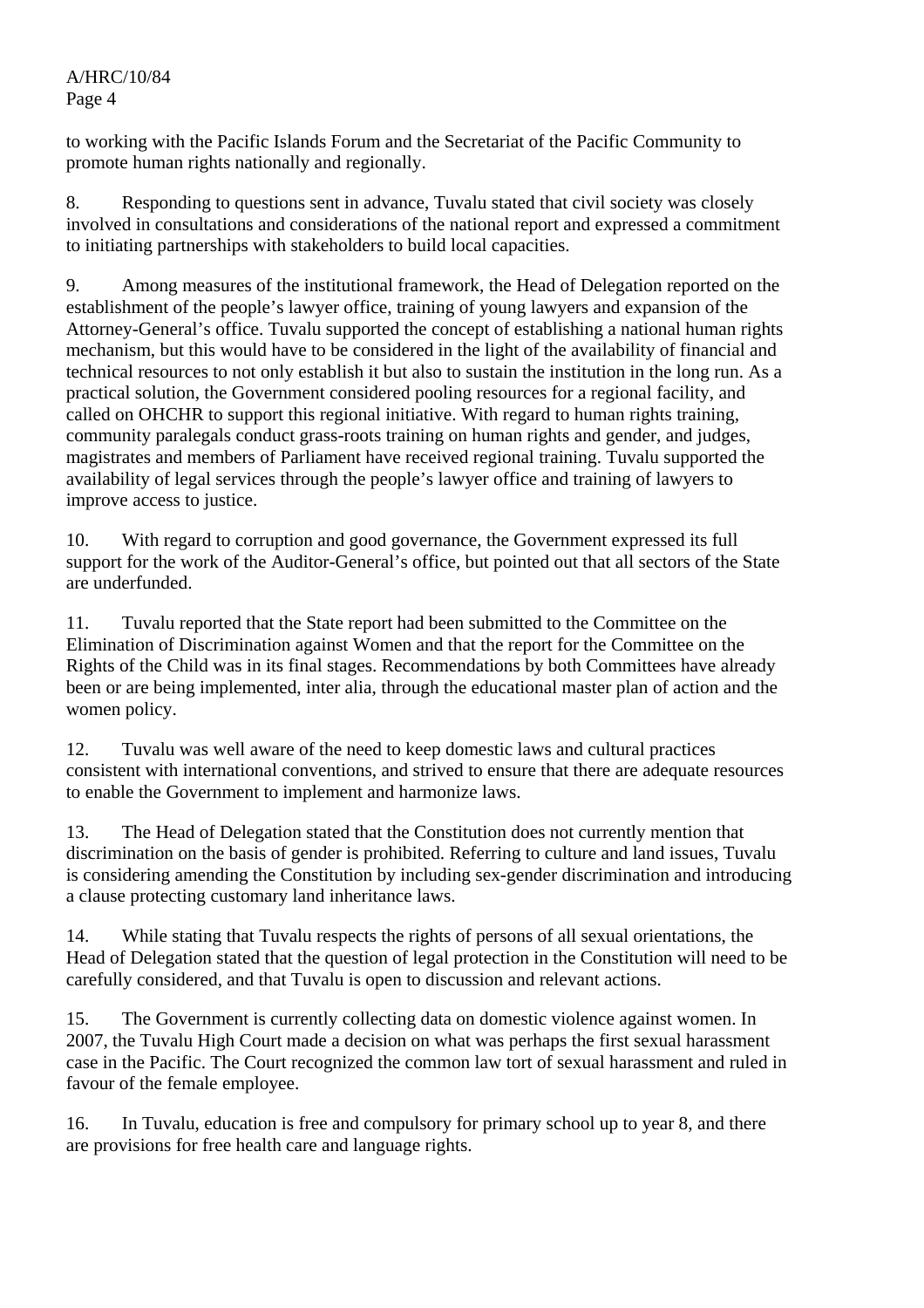17. Tuvalu believed that the 1951 Convention relating to the Status of Refugees was not relevant to the country. The Government stands ready, if necessary, to act appropriately within its limited capacities.

18. While stressing that Tuvalu has no objection to the substance of the International Covenant on Civil and Political Rights and the International Covenant on Economic, Social and Cultural Rights, the Government did not have the resources required to report on or implement these and many other international conventions. If provided with resources, the ratification would be a matter of course. On the question of the ratification of the Optional Protocol to the Convention against Torture and Other Cruel, Inhuman or Degrading Treatment or Punishment, the Government was not aware of any cases of torture in Tuvalu.

19. Tuvalu would certainly consider extending invitations to special procedures mandateholders provided that it does not create extra financial burden on the State.

20. Acutely aware of the impact of climate change on human rights, Tuvalu reported on its participation and active engagement in various forums, including the United Nations Framework Convention on Climate Change and the Kyoto Protocol. In 2007, Tuvalu produced a national blueprint on climate change and will continue to pursue all avenues to ensure that the effects of climate change do not affect the rights of Tuvaluans to their existence and remain on their islands.

#### **B. Interactive dialogue and responses by the State under review**

21. During the interactive dialogue, statements were made by 23 delegations. A number of delegations thanked the Government for the comprehensive and transparent national report, and its clear presentation and responses to advance questions on the human rights situation in Tuvalu. Statements were made welcoming Tuvalu's commitment to the universal periodic review process, its constructive participation and the noteworthy and extensive consultations with stakeholders in the preparation of the national report. A number of delegations praised the State's efforts to improve its human rights situation and also appreciated its development challenges as a small island State and its vulnerability to climate change.

22. Switzerland welcomed the State's very good performance in covering the basic needs of the population with virtually universal access to basic health care and education. It observed that women's rights are not sufficiently protected and promoted in national legislation, particularly when it comes to marriage, divorce, custody of children and inheritance. Switzerland recommended that Tuvalu eliminate any legislation that discriminates against women, implement the relevant recommendations of the Committee on the Elimination of Discrimination against Women and introduce a gender-specific dimension in the anti-discrimination provision of the Constitution. It also noted that Tuvalu has only ratified two international human rights treaties. Switzerland recommended that Tuvalu ratify, in particular, the International Covenant on Economic, Social and Cultural Rights, the International Covenant on Civil and Political Rights and the Convention against Torture. While non-ratification is primarily due to the technical difficulties involved in reporting to treaty bodies, Switzerland stated that it stands ready to provide technical assistance in the preparation of such reports. Switzerland welcomed additional information on the constitutional Charter of Rights in Tuvalu, which allows for limitations and restrictions when certain practices threaten the State's values. More detailed information was requested on the types of practices involved and what restrictions would apply. It commended Tuvalu on its efforts to mitigate the effects of climate change on the enjoyment of human rights,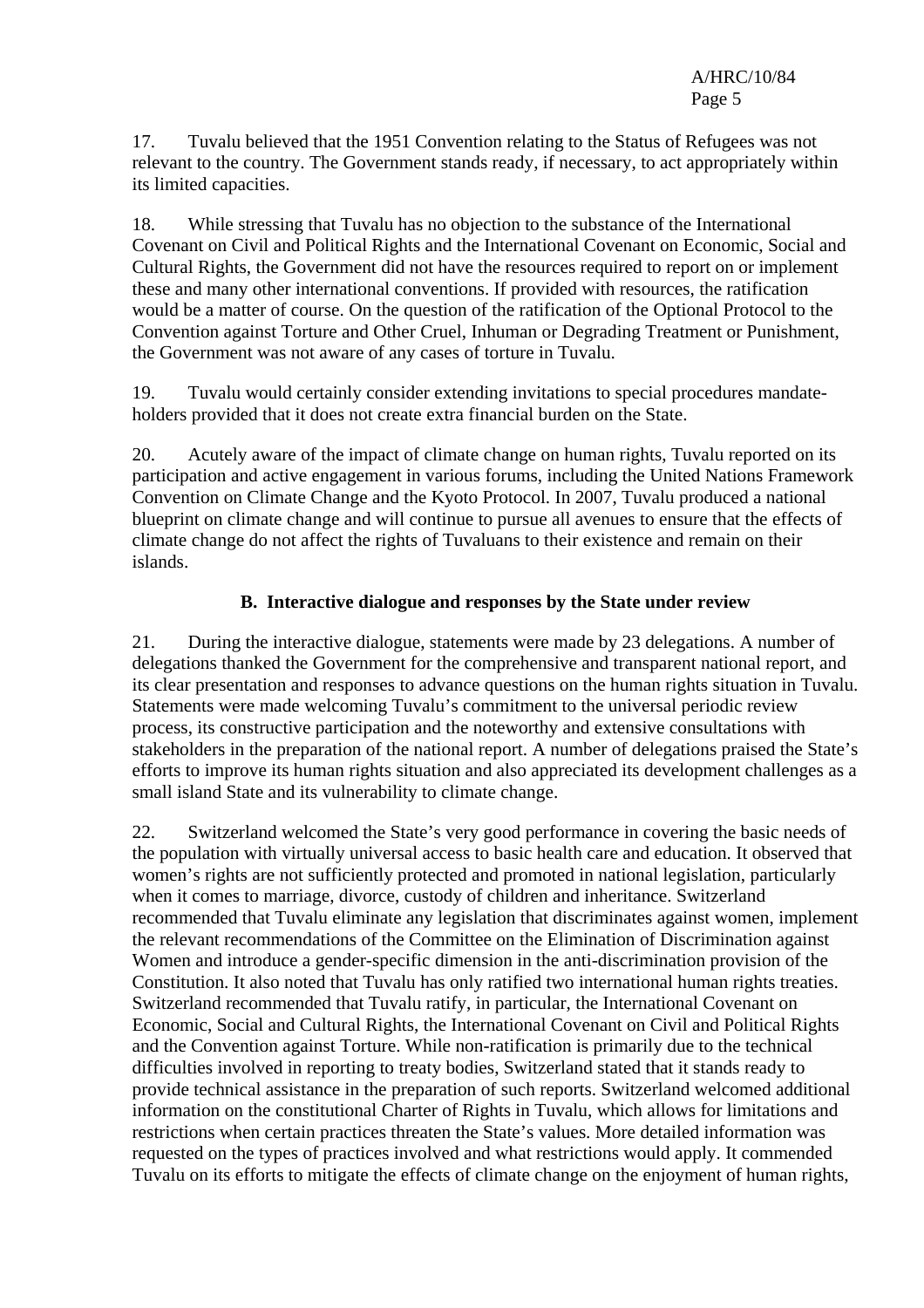and recommended that it step up efforts to raise the awareness of the population of the impact of climate change and involve the population more in decision-making processes for mitigating and adapting to the consequences of such changes.

23. The Philippines referred to the provision of free universal access to medical services and primary education as progressive measures. It noted that Tuvalu had indicated its interest in establishing an independent national human rights institution, and stated that the Philippines would welcome engaging in a cooperative dialogue on the matter. It recalled that the possibility of providing technical assistance could also be explored, and that the universal periodic review is a means by which countries can identify areas of common interest and establish capacitybuilding partnerships. The Philippines greatly appreciated the State's principled stance to raise awareness of the need to combat climate change, which threatens all aspects of life, especially in island nations. The Philippines recommended that Tuvalu continue to play an active role in promoting international cooperation to combat climate change. It appreciative that the national report indicated that more needed to be done to improve women's rights in domestic law and to counter discrimination based on belief. The Philippines recommended that Tuvalu continue to strengthen measures to promote the equal rights of women and to counter discrimination. It expressed its awareness that ratification of international human rights treaties could be a heavy burden on small countries with limited institutional and resource capacities. Nevertheless, the Philippines encouraged Tuvalu to consider possible ratification of the International Covenant on Civil and Political Rights and the International Covenant on Economic, Social and Cultural Rights.

24. Turkey stated that the three basic documents of the review demonstrated that the overall performance of Tuvalu in the field of human rights is positive. It understood that capacitybuilding and technical assistance are fundamental requirements for further progress. It noted that legislative reform on the punishment of sexual abuse of children, land and family laws appear to be the main priorities, and believed that the State's intention to establish a national human rights commission and a human rights office is remarkable. Turkey recommended that Tuvalu continue its cooperation with OHCHR, with a view to making necessary improvements in these fields. It praised Tuvalu, especially with regard to access to basic health services and formal education. Turkey encouraged the Government to continue to work with civil society, as well as OHCHR, particularly towards the elimination of gender-based discrimination and other appropriate areas.

25. The Netherlands noted that, although Tuvalu attaches importance to transparency, the laws against corruption are rather weak and the Auditor's Office, which oversees Government expenditure, is underfunded. It asked whether Tuvalu envisaged actions to improve transparency and if the Government was willing to establish contacts with Transparency International. In noting that violence against women is often overlooked because of the absence of data, the Netherlands was pleased to learn that Tuvalu is collecting data about domestic violence against women and asked whether the Government was willing to act upon the outcome of those data. It noted with appreciation that the law in Tuvalu explicitly prohibits discrimination on the basis of race, colour or place of origin. While noting that discrimination on the basis of gender is not prohibited, it considered that the position of women is improving. The Netherlands recommended that Tuvalu adopt a law that prohibits discrimination on the basis of gender. While commending Tuvalu for a law that provides for granting asylum, the Netherlands noted that lawfully justified asylum-seekers face difficulties with the implementation of this law and recommended that the Government improve the implementation of its law in this respect.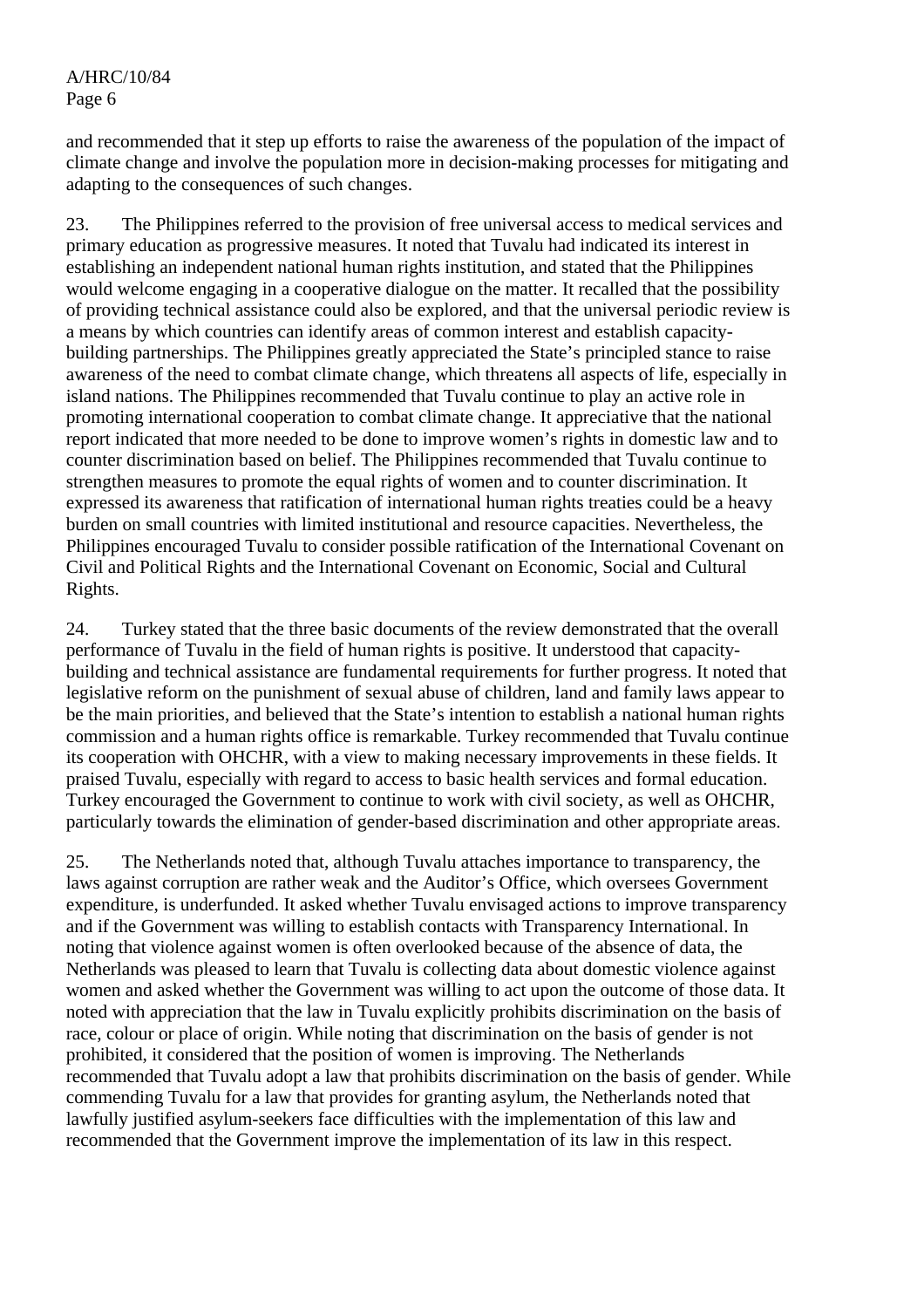26. Slovenia noted that, according to the United Nations Development Assistance Framework report, Tuvalu generally respects the human rights of its citizens and that society is largely egalitarian, while some forms of discrimination exist, particularly with regard to women. While welcoming the State's cooperation with the Committee on the Elimination of Discrimination against Women, Slovenia was concerned that, owing to traditional values, the Constitution does not recognize freedom from discrimination on the grounds of gender. It noted that women are consequently lawfully subject to various forms of discrimination, namely a subordinate role and limited job opportunities. Slovenia was particularly concerned about the discrimination that women face in laws relating to land inheritance. Slovenia asked about measures taken to review all relevant laws that discriminate or have a negative impact on women and to bring them into line with the standards of the Convention on the Elimination of All Forms of Discrimination against Women. Slovenia noted that Tuvalu had only ratified the latter Convention and the Convention on the Rights of the Child of the international human rights treaties. Slovenia recommended that Tuvalu consider ratifying other key treaties, particularly the International Covenant on Civil and Political Rights and the International Covenant on Economic, Social and Cultural Rights.

27. Italy stated that the review process is a useful opportunity for Tuvalu to directly experience the functioning of the international human rights system. It noted from the compilation report prepared by OHCHR that, in some parts of the territory, there are limitations to freedom of religion and worship. Italy was interested in learning what measures the Government intends to take to ensure that all religious groups receive equitable treatment, in particular with regard to access to State-owned information media, which play a fundamental role in reaching people living on the outer islands. Italy recommended the accession of Tuvalu to the International Covenant on Civil and Political Rights and the International Covenant on Economic, Social and Cultural Rights. Italy also recommended that Tuvalu incorporate fully into its legislation the provisions of the Convention on the Rights of the Child to enhance the protection of children's rights in the country.

28. New Zealand noted that Tuvalu generally respects the human rights of Tuvaluans, particularly under the 1986 Constitution. It noted the absence of an independent human rights body responsible for promoting and protecting human rights, including raising awareness of human rights, and asked whether Tuvalu planned to address this institutional gap. New Zealand recommended that Tuvalu consider appointing an Ombudsman with responsibility for investigating alleged violations of human rights as a short-term measure. It noted that this model had been employed successfully by other small Pacific countries with capacity constraints. New Zealand remained concerned about the subordinate position of women in society, and noted that the 1986 Constitution does not specifically prohibit discrimination against women. New Zealand strongly recommended that Tuvalu amend the Constitution to include freedom from discrimination on the grounds of sex. New Zealand also recommended that Tuvalu develop a comprehensive strategy to reduce domestic violence, including raising public awareness of the issue and identifying ways to combat such violence. It also noted that Tuvaluan law does not prohibit discrimination on the basis of physical, mental, intellectual or sensory impairment. New Zealand recommended that Tuvalu amend the Constitution to prohibit discrimination against persons with disabilities.

29. Mexico appreciated the commitment of Tuvalu to achieving the Millennium Development Goals, many of which had already been met. Mexico appreciated that Tuvalu does not count with military expenses and that customary law is recognized in its' legal system, nevertheless norms that could be perceived as a violation of human rights are excluded from the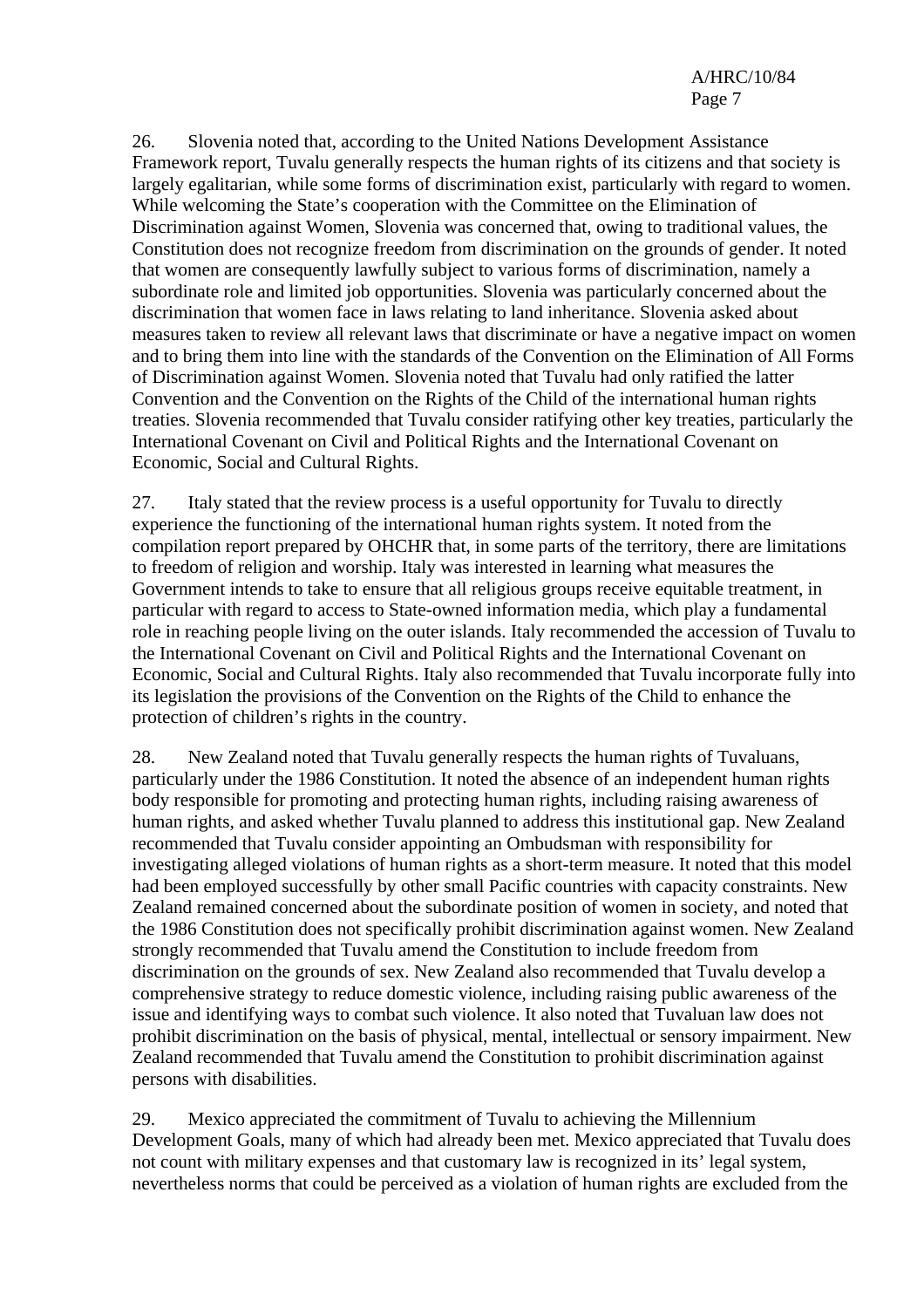application of such customary law. Mexico also appreciated that, in domestic legislation, should a law be open to more than one interpretation, preference will always be given to the interpretation compatible with its international obligations, in particular in the field of human rights. Mexico recommended that these features be singled out in the report on the State review as good practices in the field of human rights. It noted that some of the major challenges facing Tuvalu concern, inter alia, non-discrimination, children's rights, freedom of religion, cases of statelessness, corporal punishment and inheritance. It noted that Tuvalu has only ratified two human rights instruments, and recommended that consideration be given as a matter of priority to the ratification of at least the two international covenants on civil and political, and economic, social and cultural rights, respectively. Mexico recommended that a standing invitation be extended to human rights special procedures, and that it incorporate in its legislation, at all levels, including in the Constitution, provisions banning discrimination on grounds of sex and gender. Furthermore, Mexico recommended that Tuvalu reform the Penal Code to cover offences as sexual abuse against minors and eliminate corporal punishment. It also expressed the wish that Tuvalu ensure that the necessary resources are made available to the Ombudsman, established under the Paris Principles in 2006, as soon as possible, so that it can begin functioning.

30. Japan applauded Tuvalu for its efforts to protect the rights to education and access to health care, ratification of the Convention on the Rights of the Child and the Convention on the Elimination of All Forms of Discrimination against Women, and many international human rights commitments, including the Beijing Platform of Action. Japan noted that Tuvalu had not yet ratified several major human rights treaties, including the International Covenant on Civil and Political Rights, the International Covenant on Economic, Social and Cultural Rights, the Convention against Torture and the International Convention on the Elimination of All Forms of Racial Discrimination. Japan hoped that Tuvalu would ratify these treaties expeditiously and recommended that it make good use of technical assistance from OHCHR to do so. It welcomed the State's submission of its initial report to the Committee on the Elimination of Discrimination against Women and its efforts to guarantee the provisions of the governing Convention with corresponding domestic legislation. Japan asked for more information about measures in place to improve the human rights situation of women and eliminate existing discrimination. Regarding human rights education, especially on educational activities to promote freedom of religion and expression on the outer islands and capacity-building for police officers, Japan asked about measures taken as well as what efforts were planned for the future.

31. The Czech Republic thanked the State for its responses to advance questions, especially concerning the institutional framework and awareness-raising programmes. On this occasion, it recommended that Tuvalu (a) issue and implement a standing invitation to all special procedures. With regard to the protection of the right to privacy and non-discrimination, it recommended (b) the decriminalization of consensual same-sex activity between adults and the adoption of measures to promote tolerance in this regard, which would also facilitate more effective educational programmes for the prevention of HIV/AIDS. The Czech Republic recommended that Tuvalu (c) effectively strengthen its human rights institutional framework and further promote concrete programmes to raise awareness on human rights.

32. Germany recognized the efforts and accomplishments made regarding the promotion of human rights in Tuvalu. It referred to the State's national report and the initial statement that women's rights are not adequately protected by domestic law. Germany referred to the mention that discrimination on the grounds of gender is not prohibited by law but that the Government is considering amending the Constitution. Germany recommended that Tuvalu stay firmly committed to the issue and further discussion leading to an amendment of the Constitution to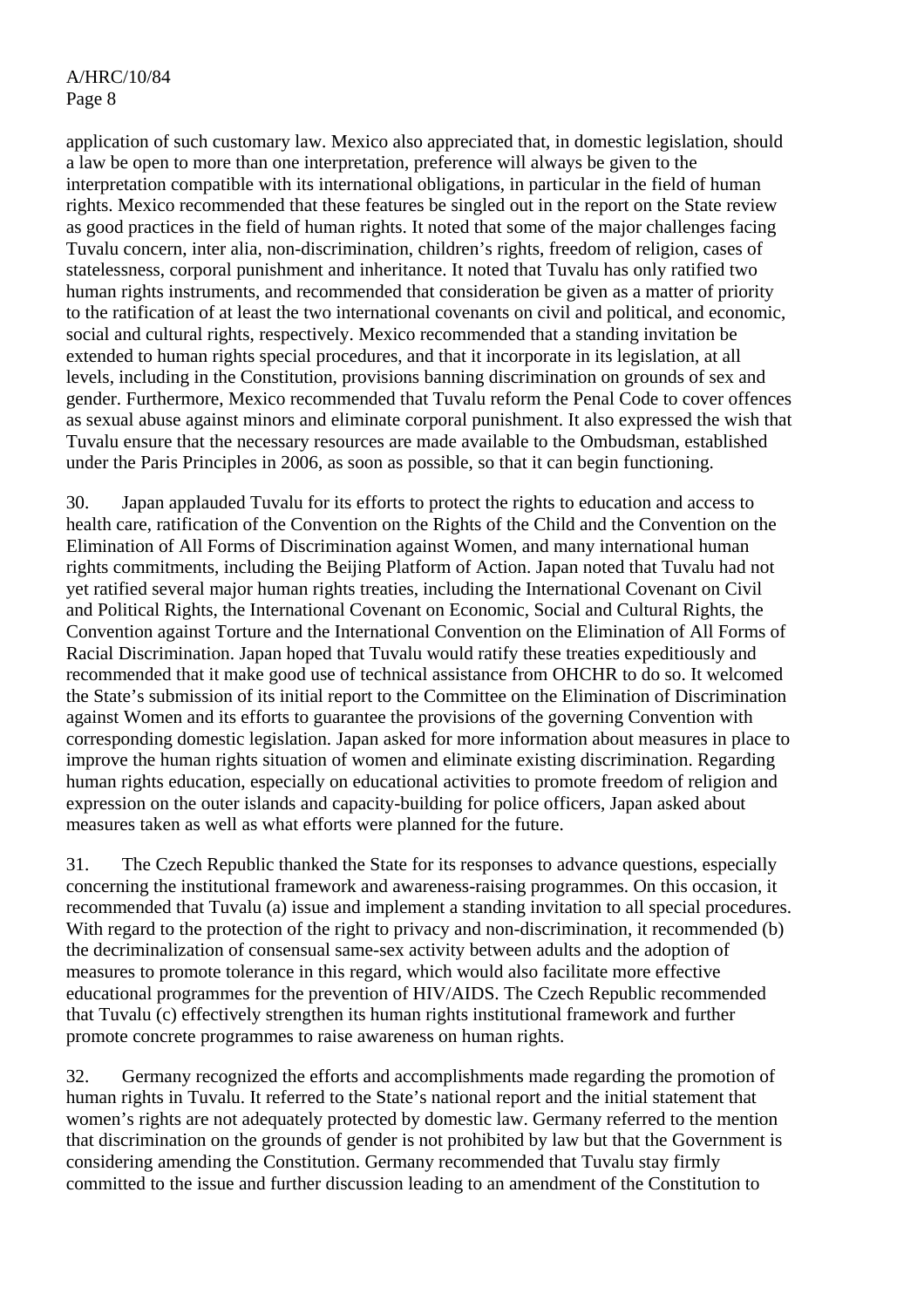prohibit discrimination based on sex and gender. Germany asked about people on the outer islands and a trust fund set up to strengthen their situation. It asked for Tuvalu to elaborate on the measures taken in this regard, especially to ensure improved access for people living in those regions to the administration and judicial system.

33. Australia recognized the challenges that Tuvalu faces, including in terms of having the necessary resources to implement national human rights programmes, and considered it particularly commendable the manner in which Tuvalu adheres to the Charter of the United Nations and the Universal Declaration of Human Rights. Australia noted that the Tuvalu National Council of Women is increasingly concerned by the slow progress made by the Government towards ratification of human rights treaties and their supporting Optional Protocols. In this regard, Australia recommended in particular that Tuvalu sign the International Covenant on Civil and Political Rights and the International Covenant on Economic, Social and Cultural Rights. It welcomed advice from the delegation regarding the grass-roots training on human rights and gender being carried out by the Tuvalu legal rights training officer. It noted reports, however, that some laws indirectly allow for lawful discrimination on the grounds of sex or gender. Australia recommended that Tuvalu implement effective means to ensure greater public awareness of the issues of domestic violence and gender discrimination and encourage greater involvement of Government agencies and civil society in efforts to address these issues.

34. Responding to issues raised, Tuvalu thanked delegations for their words of understanding and appreciated the questions and recommendations. Regarding the issue of discrimination against women, the Head of Delegation stated that the Government committed itself to collaborating with the stakeholders with a view to make appropriate amendments to the Constitution and noted that work is in progress.

35. The Attorney-General of Tuvalu provided further clarification related to the treatment of women and possible discrimination under the law. She noted that issues were raised as regards women's rights and their marginalization and discrimination in relation to adoption, marriage, custody and land issues. She stated that the laws stem from the Constitution, which has no provision for the prohibition of discrimination on the basis of sex, and stressed that these laws were currently under review.

36. The Head of Delegation reiterated the State's full commitment to ratifying the main human rights treaties and stated that it would do so and implement them once resources are available.

37. With reference to the right to information and the provision of services to people on the outer islands and the role of the Tuvalu Trust Fund in that regard, the Head of Delegation affirmed that the Government needs to serve the interests of those living on the outer islands. The Fund was established with the cooperation of the United Kingdom, New Zealand, Australia, Japan and the Republic of Korea and, to some extent, Tuvalu itself. The Fund was providing the much needed budgetary support to ensure the continuation of vital services for the people on the outer islands. He explained that a branch of the Fund was set up to serve the immediate needs of the outer islands and that funds were managed prudently and properly.

38. Concerning discrimination on the basis of religion, the Head of Delegation confirmed that Tuvalu fully accepted and recognized the rights of different denominations to worship and practice their religions. He noted the need to harmonize religions with traditional practices to sustain and maintain order in the islands, and that the Government recognized the need to ensure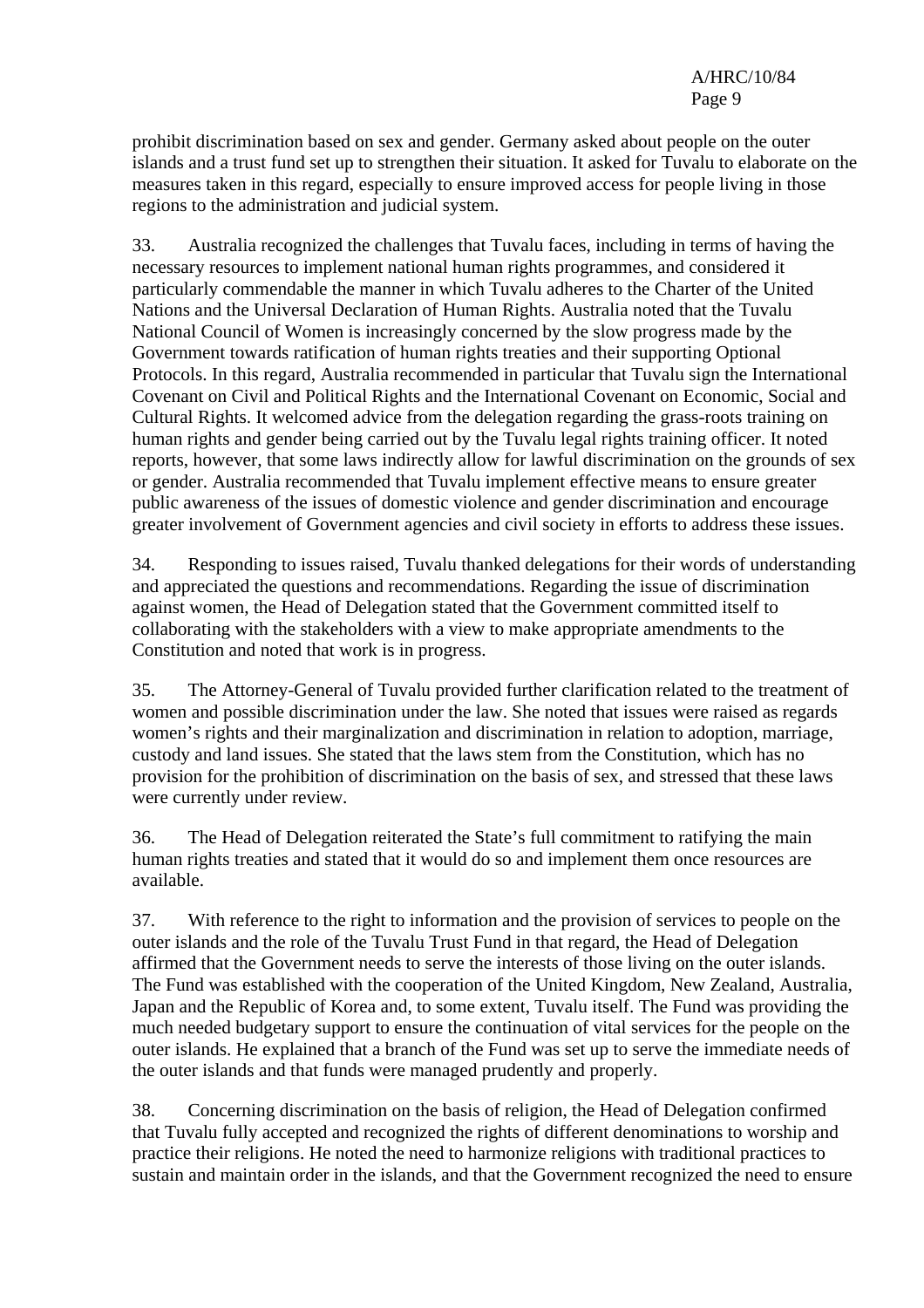the rights of people to worship are well protected and is fully committed to addressing where there have been omissions.

39. In relation to concerns raised about discrimination on the basis of sex and land ownership, Tuvalu emphasized that further consultations between the Government and all stakeholders were absolutely necessary to ensure peace and order before these issues could be legally provided for in the laws of Tuvalu.

40. Tuvalu reaffirmed its awareness of the practicality of an office of the Ombudsman as a possible initial step to addressing human rights issues in Tuvalu, and that the Government was considering such a proposal within the constraints of resources available.

41. The Head of Delegation confirmed that the issue of corporal punishment was being addressed as part of efforts of the Government to harmonize domestic laws and practices with the requirements of international human rights standards. He noted that, at the same time, the population of Tuvalu is influenced by traditional practices, some of which allow for the use of corporal punishment at home as a disciplinary measure. He considered that Tuvalu society has allowed the use of corporal punishment by parents at home and has, to some extent, permitted its use at primary school as well. The Government was working hard to promote awareness and understanding of parents, society and the community of the human rights implications of corporal punishment and was committed to the need to consult further on how these can be addressed practically in legal arrangements.

42. Algeria noted that the national report emphasized the difficulties in implementing priorities, particularly as a result of the effects of climate change, and that the lack of resources affected the State's ability to meet the Millennium Development Goals. Algeria considered it important that the international community should heed the request for technical and financial assistance submitted in the national report. Algeria welcomed the State's efforts in literacy, with a rate of 95 per cent, but noted that the United Nations Development Assistance Framework report for 2003-2007 indicated there had been some regression in terms of education. Algeria recommended that Tuvalu accord appropriate attention to this sector in the medium and long term as the only way to correct the lack of human resources and institutional capacities in the country. It also noted that Tuvalu has acceded to the Convention on the Elimination of All Forms of Discrimination against Women and the Convention on the Rights of the Child only and asked what obstacles have prevented it from acceding to other international instruments. Algeria recommended that Tuvalu consider the possibility of acceding promptly to at least the main international instruments, such as the International Covenant on Civil and Political Rights, the International Covenant on Economic, Social and Cultural Rights and the International Convention on the Elimination of All Forms of Racial Discrimination. It also noted that the establishment of a mission in Geneva for all Pacific island countries could be useful.

43. The United Kingdom recognized the capacity constraints that Tuvalu faced and applauded the efforts made despite them. It recommended that Tuvalu continue to work with civil society in the follow-up to the review, and welcomed the answers to the advance questions, including on the impact of climate change on the human rights of the citizens of Tuvalu. Mindful of the constraints faced, the United Kingdom would welcome further efforts by the Government to implement rights and obligations under the Convention on the Elimination of All Forms of Discrimination against Women and the Convention on the Rights of the Child. It expressed concern that Tuvalu had yet to report as required to the Committee on the Rights of the Child. It also strongly encouraged Tuvalu to meet its reporting obligations and would be keen to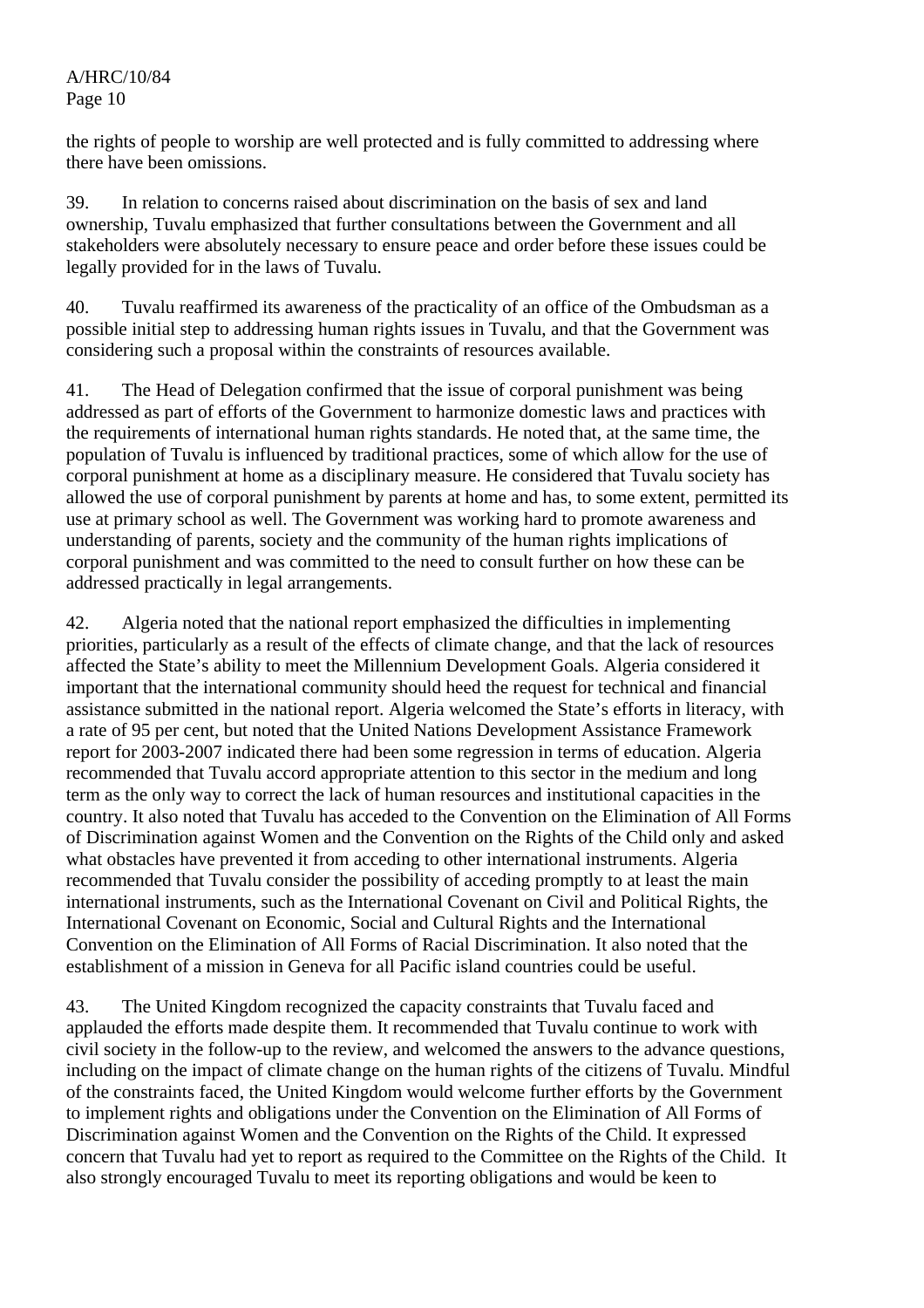investigate ways that the United Kingdom could support the work of UNICEF and Tuvalu to fully implement the Convention on the Rights of the Child. The United Kingdom noted the qualifications concerning customary law and limitations under the Bill of Rights aimed at limiting practice which are "divisive, unsettling or offensive to the people", or directly threaten "Tuvaluan values and culture". While the limitations are further clarified by the Constitution, actions must be "reasonable and justifiable within a democratic society"; there are still forms of discrimination against women in family law and restrictions on freedom of religion, belief and expression in Tuvalu. It welcomed the explanation of the work under way to review the law in this area and encouraged Tuvalu in its efforts to correct this. The United Kingdom recommended that Tuvalu prioritize reforms to modernize legislation and eliminate all forms of discrimination.

44. France congratulated Tuvalu on the human rights situation, which it considered basically satisfactory. It expressed concern at the number of cases of discrimination against women, particularly based on certain traditions. It noted that domestic violence is often neglected, particularly owing to the lack of evidence, and asked how information on domestic violence is collected. France recommended that Tuvalu establish equality between the sexes in the Constitution and take all necessary measures to counter gender-based discrimination. It noted that, even if rape is criminalized, domestic violence is not included in the definition. France recommended that Tuvalu penalize rape, whoever is responsible, including marital rape. In noting that Tuvalu is not State party to the International Covenant on Civil and Political Rights and the International Covenant on Economic, Social and Cultural Rights, and while aware of the material difficulties faced, France recommended that the Government sign and ratify these two major instruments as soon as possible. It noted the lack of a specific mechanism for the promotion and protection of human rights because of a lack of financial and technical resources, and hoped that Tuvalu would give priority consideration to these problems. France recommended that Tuvalu establish a national human rights institution in accordance with the Paris Principles.

45. Zambia expressed its support and encouragement while noting that Tuvalu has a long way to go before it meets some of its national and international obligations in the area of human rights. It noted that Tuvalu is not a party to the two major treaties, the International Covenant on Civil and Political Rights and the International Covenant on Economic, Social and Cultural Rights. The two treaties that have been ratified, the Convention on the Elimination of All Forms of Discrimination against Women and the Convention on the Rights of the Child, had not yet been domesticated into national law. It noted with interest and as remarkable achievements the life expectancy at birth of 67 years, the adult literacy rate of 95 per cent and that there are free health services and compulsory free education for children from 7 to 14 years. Zambia recommended that the State call on the international community to offer very much needed technical assistance to Tuvalu as stipulated and outlined in paragraph 77 of the national report and that the international community address the call by Tuvalu for technical assistance in the establishment of a human rights institution.

46. Latvia referred to the United Nations Development Assistance Framework report for 2003-2007, which noted that Tuvalu had an excellent record of meeting its people's basic needs since its independence in 1978, with nearly universal access to basic health services and formal education. It appreciated in particular the response given regarding the issue of standing invitations to the special procedures. Latvia believed that accommodation of special procedures mandate-holders does not place a significant burden on a country, even a small one, as exemplified by a number of small States that have issued standing invitations. Latvia believed that the special procedures mandate-holders are sensitive to the resource constraints of smaller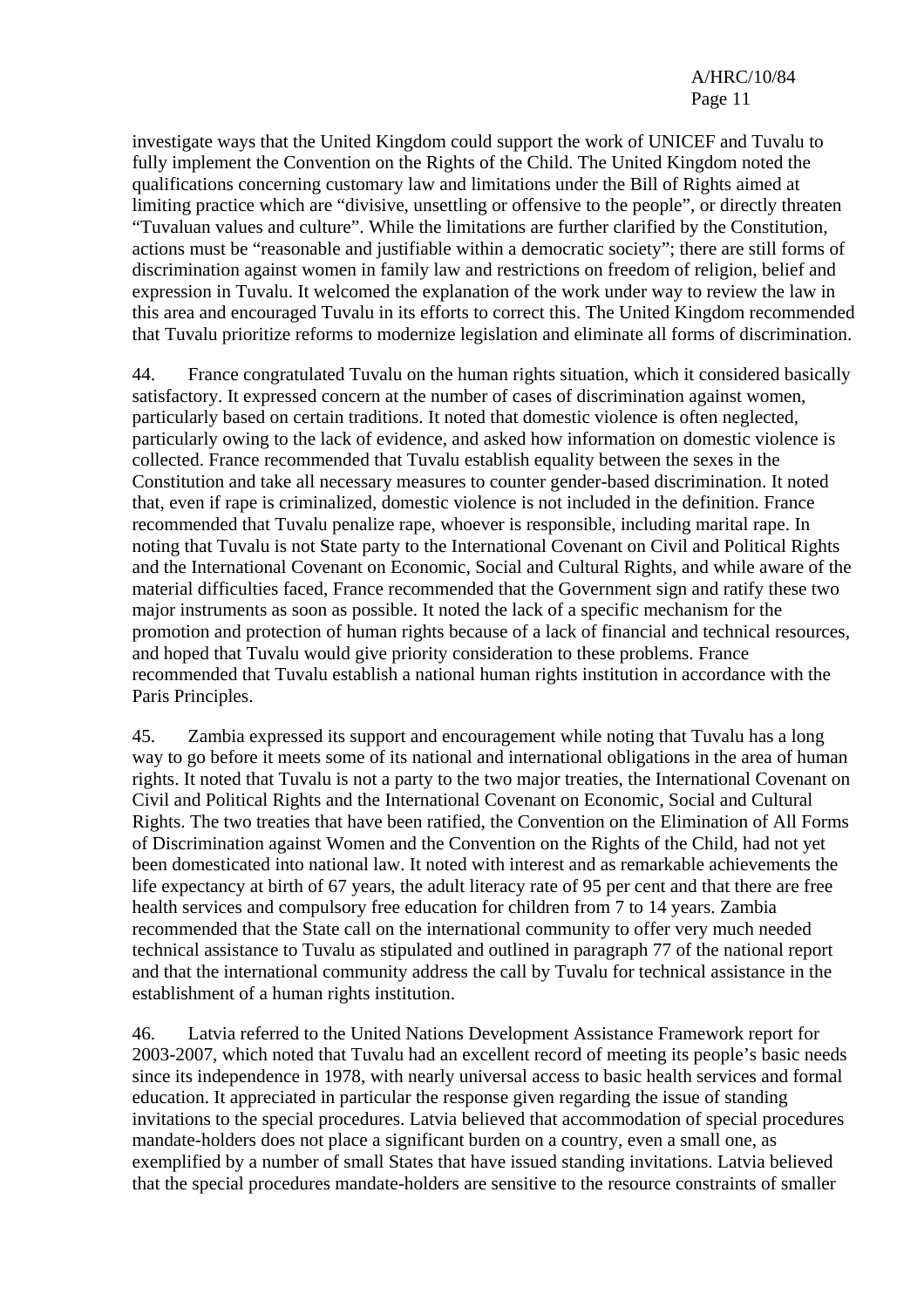States in the preparations of their visits. While no requests have been made by special procedures mandate-holders to visit Tuvalu, Latvia recommended that Tuvalu consider extending a standing invitation to all special procedures of the Council.

47. Maldives underlined, as noted in the national report, that the greatest threats facing Tuvalu, its people and their human rights are climate change and sea-level rise. Global warming immediately and directly undermines a wide range of fundamental rights in Tuvalu, including the rights to food, water, adequate housing, development, health and even life. It congratulated Tuvalu on its tireless efforts to protect the rights of its people by campaigning against humaninduced climate change. Maldives recognized that Tuvalu on its own is incapable of fully protecting the wide range of rights and freedoms directly implicated by climate change, which ultimately originates far beyond its borders. It thus considered that the international community, in particular the major emitting countries of the developed world, must also take responsibility by stopping their dangerous interference with the global climate system. Maldives recommended that Tuvalu continue to engage with the international community, particularly the major emitting countries of the developed world, many of whom are States members of the Council, and work with those countries in order to promote the human rights of Tuvaluans by securing significant global reductions in greenhouse gas emissions. It also recommended that Tuvalu participate in discussions in the Council, scheduled in March 2009, on the relationship between human rights and climate change, in order to send a strong message to the parties to the United Nations Framework Convention on Climate Change on the importance of reaching an effective and workable global agreement on climate change mitigation and adaptation.

48. Brazil welcomed the important concrete steps taken in relation to the State's accession to the Convention on the Elimination of All Forms of Discrimination against Women and the submission of its first report in June 2008. Brazil specifically noted the State's recognition of the importance of setting up, as early as possible, a national commission for human rights and a human rights office in the country, and called on the international community to consider technical assistance and financial support in building such institutions as well as in providing human rights education programmes and awareness-raising activities. In the spirit of the upcoming Review Conference on racism, racial discrimination, xenophobia and related intolerance, Brazil recommended that the Government keep working with OHCHR on this theme as they enter the final phase of the preparatory process for the Conference. Brazil recommended that the Government work towards accomplishing the human rights goals set by the Council in its resolution 9/12 and also towards strengthening its public policy to guarantee the rights of the child, with special attention to children without parental care. In recognizing the efforts made by Tuvalu, Brazil recommended the ratification of human rights treaties to which Tuvalu is not yet a party. Regarding access to justice, Brazil noted that since the only High Court is physically located in the capital, it is expensive for parties and witnesses residing in other islands to attend the hearing of their cases. It asked what measures are taken to make the High Court more accessible to the people of Tuvalu.

49. Cuba expressed its thanks for the presentation of the results achieved and took note of the problems and challenges remaining, which had been honestly acknowledged by the Government, as had the decisiveness and readiness to overcome them. It underscored the free access to medical health care provided by the Government and efforts and resources allocated to provide adequate care for serious cases where the necessary treatment is not available in the country, with patients sent to Fiji or New Zealand at the expense of the Government. It acknowledged the achievements in the field of education, particularly the improvement of curricula, and noted measures taken in supporting young people and the advancement of women. Cuba recommended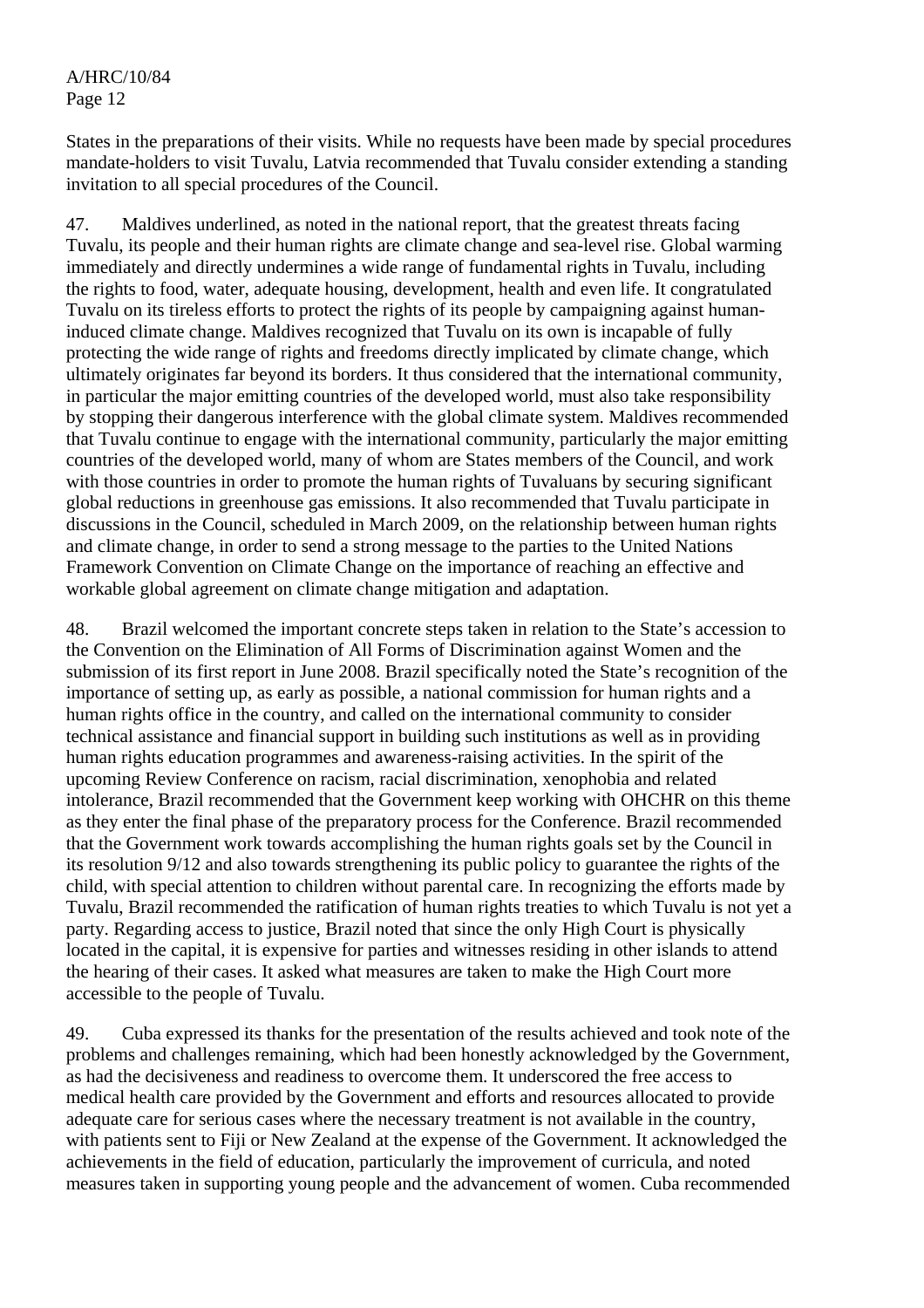that Tuvalu continue its actions in promoting and protecting human rights effectively on the ground and achieving the goals set up in the national strategy for sustainable development.

50. Canada recognized that Tuvalu faced many development challenges and capacity constraints, and noted that the national report showed laudable transparency in recognizing the issues faced in the field of human rights. Canada stated that a recent United Nations Development Assistance Framework report highlighted the State's recent focus on the devolution of authority to traditional local government bodies, in an effort to further the development of the outer islands. The report also indicated that, on the outer islands, in particular, traditional and customary practices sometimes result in discriminatory practices against women and religious discrimination. Canada was encouraged by the State's submission for the review, which recognized that, in the face of these challenges, there is a need to support individual freedoms of belief and expression. Tuvalu had also recognized in its report submitted to the Committee on the Elimination of Discrimination against Women that certain areas of its domestic law must be brought into compliance with the Convention on the Elimination of All Forms of Discrimination against Women, in particular in areas of land and family law, which Canada considered also a significant step. Canada recommended that Tuvalu (a) continue to combat discriminatory societal behaviours, including by working at reforming domestic laws, in particular land and family laws, which require amendments in order for Tuvalu to be in compliance with the Convention on the Elimination of Discrimination against Women. Canada noted that, to date, Tuvalu has failed to convene its Court of Appeal, although a notice to that regard was filed with the trial court in relation to a High Court ruling in 2005 on the banning of a religious group on an outer island. Recourse to appeal is rooted in the general principle of law establishing the right to invoke judicial action, and it is provided for in the 1986 Constitution. Canada also recommended that Tuvalu (b) convene the Court of Appeal in the interest of addressing the pending appeal to the High Court of 2005 ruling on the case of *Teonea v. Kaupule*; and(c) ratify core international human rights instruments, in particular the International Covenant on Civil and Political Rights and the International Covenant on Economic, Social and Cultural Rights.

51. China expressed appreciation for the State's efforts and achievements in recent years in the field of human rights. It asked how climate change affects the human rights situation in Tuvalu, and the efforts made and difficulties encountered.

52. Morocco noted that the State's voluntary commitments demonstrate its dedication to ensuring fundamental rights and freedoms. It noted, however, that despite the manifested will and the tremendous efforts made, the promotion and protection of human rights and fundamental freedoms is still dependant on the availability of financial, human and technical resources. Despite these constraints, Tuvalu continued to focus on harmonizing its national legislation with international human rights instruments and to setting up institutional structures to ensure the full enjoyment of these rights as well as human, social and economic development. Morocco recommended that Tuvalu persevere along its path and ask the international community to provide all the technical and financial support needed by Tuvalu during this process, particularly for the setting up of national human rights institution in conformity with the Paris Principles; for the continuation of efforts to harmonize national legislation with international human rights instruments; for awareness-raising and the dissemination of human rights principles among the population at large; and for human rights training for officers responsible for law enforcement in Tuvalu.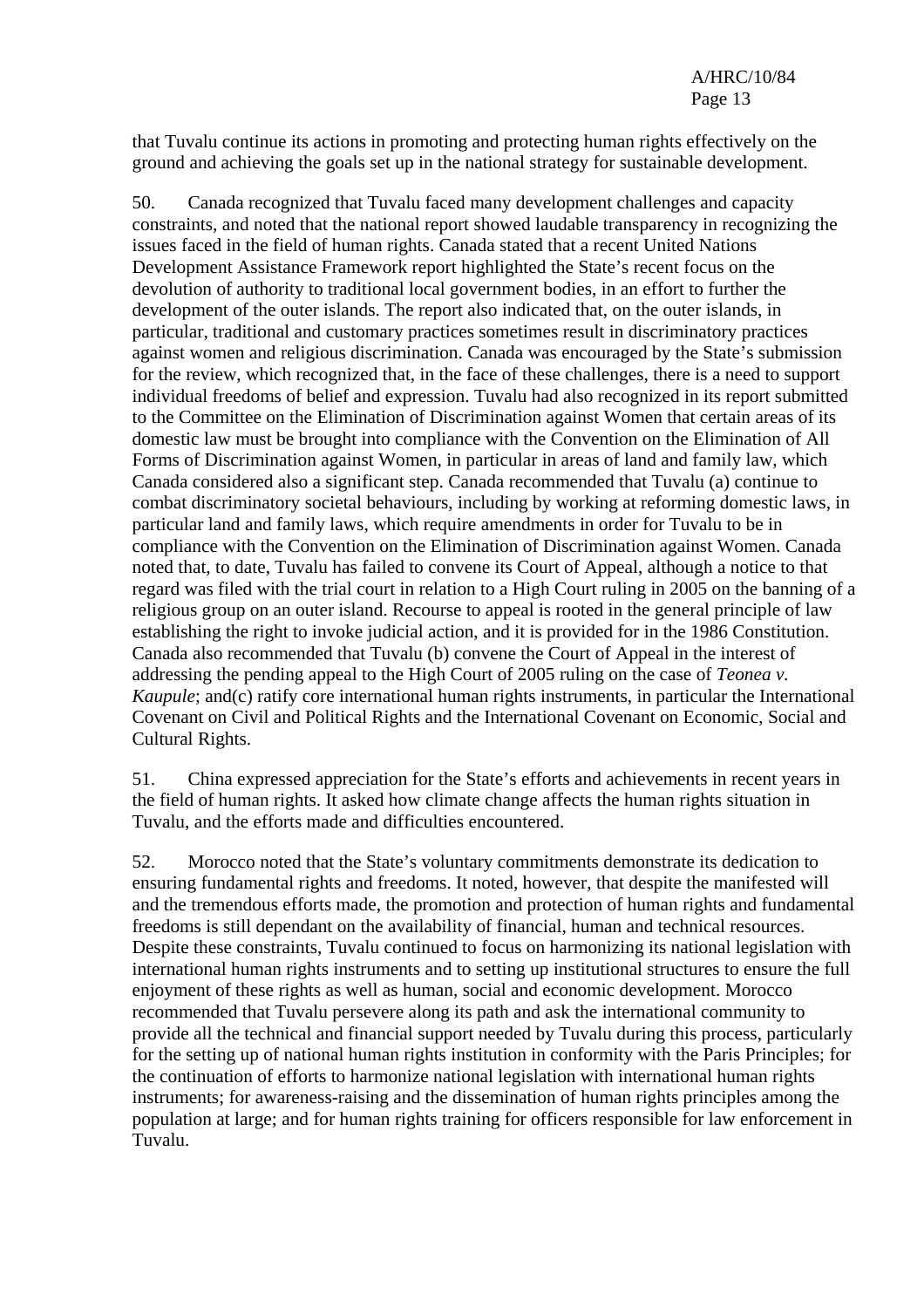53. In responding to issues raised, Tuvalu reiterated its appreciation for the recommendations and questions. The Head of Delegation was encouraged by the statements of support to achieve results on human rights and for possible financial assistance, particularly through calls to the international community to provide much needed support. He noted that there were administrative, political and legal implications to addressing the issues raised, and budgetary implications involved in establishing an institutional framework.

54. Referring to the concern expressed about educational standards, Tuvalu reiterated its full commitment to universal access to education, while it also explained that access to quality education is a challenge.

55. On the issue of acceding to treaties such as the International Covenant on Civil and Political Rights and the International Covenant on Economic, Social and Cultural Rights, Tuvalu recalled its full commitment to the spirit and substance of these conventions and to accede to them, but only after consultations and taking into account the resource implications.

56. The Head of Delegation assured that the Government would work with civil society and all stakeholders to fulfil its human rights obligations.

57. While agreeing with the need to harmonize customary law with traditional practices and to provide for this in laws, Tuvalu pointed out that many of the laws dated from colonial times and needed review and updating. The Government would consult upon and amend such laws as necessary, including the modernizing of its legislation, and welcomed the offer of technical assistance and financial resources from the United Kingdom in this regard. The delegation also stated that domestic violence and penalties for rape were important issues, and that the Government was fully committed to addressing them.

58. Tuvalu acknowledged the difficulties arising from the lack of capacity and resources to provide all levels of medical care in Tuvalu to its people, as persons requiring operations often had to travel to Fiji and New Zealand for such care at the expense of the Government.

59. The Head of Delegation indicated that Tuvalu was operationalizing human rights, including through strategies on sustainable development, and that it supported international efforts through sponsoring and supporting resolutions on such matters.

60. Regarding the devolution of decision-making to the governance bodies on the outer islands, Tuvalu very strongly supported such an undertaking within the context of cultural and traditional practices in accordance with Polynesian culture. It referred to areas where a lack of understanding and awareness existed of the human rights implications of traditions and practices. The Government welcomed any collaboration from partners to help in correcting these issues and to improve the alignment of such practices with international standards.

61. The Head of Delegation noted that land ownership was an important issue in the Pacific, and land played a major role in life on the islands. It was a very sensitive issue; for example, no one, not even private companies, can buy the right of ownership of the land from the Tuvaluans.

62. Tuvalu expressed appreciation for questions on how climate change was affecting the people, who are very concerned about its impact. The Government is working in close cooperation with the international community and hoped that urgent measures would be taken to lower greenhouse emissions into the atmosphere and that technologies would be developed as a matter of urgency to address climate change also for adaptation. Tuvalu confirmed its interest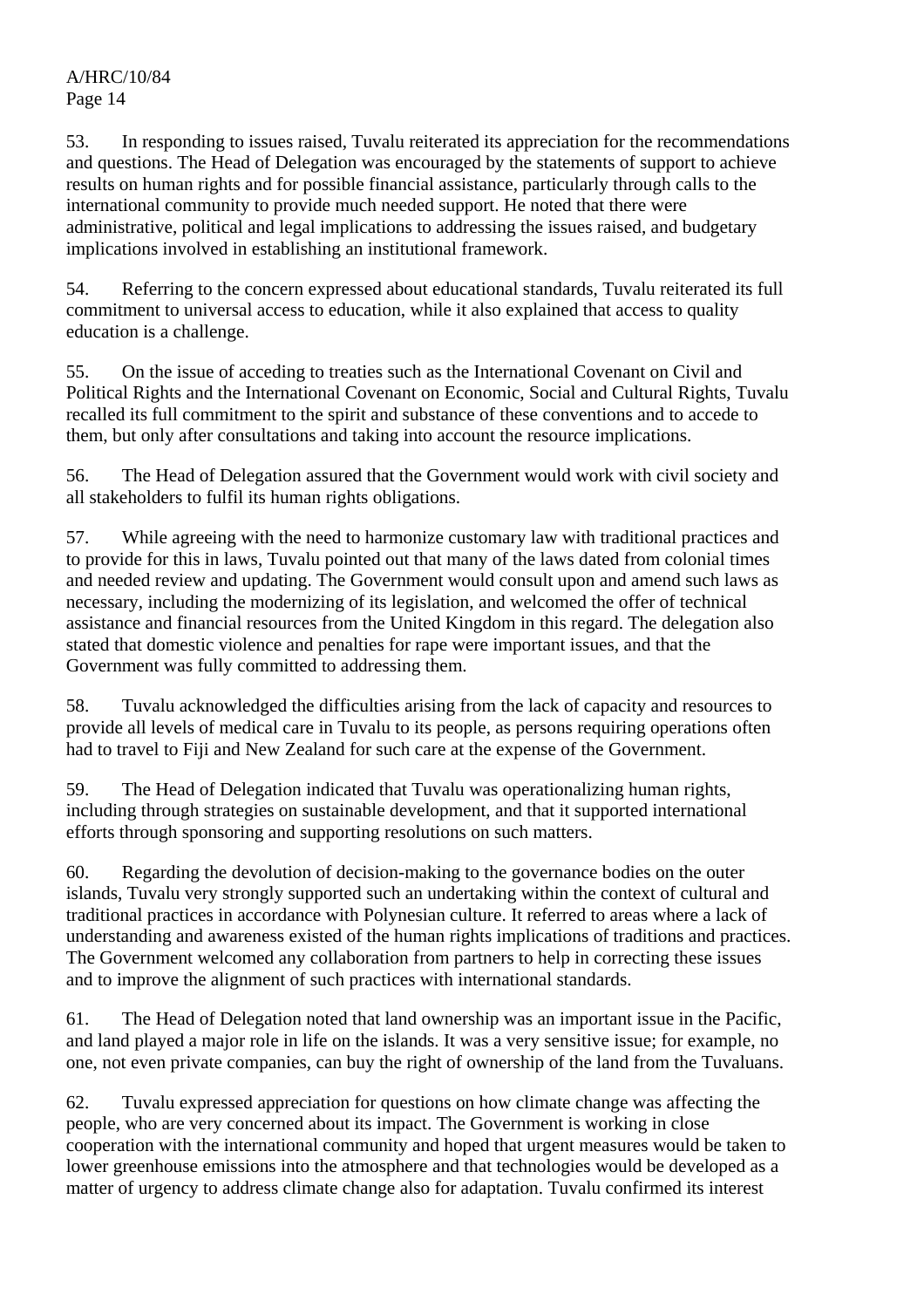and willingness to participate in the Council's planned consideration of climate change and human rights in March 2009. The Head of Delegation stated that time was running out for the international community and there is a role for the universal periodic review process to advise the Council and the United Nations on the problem of climate change. He agreed with small island countries advocating for and encouraging proper dialogue, and added that Tuvalu is being constantly forced to take up the option of resettling its people on other countries. He stated that to relocate the people with all their cultural and fundamental human rights would be selfdefeating for the international community, and believed that it would be unfortunate if the Council took the view that this was an option.

63. The Attorney-General of Tuvalu answered questions on access to justice and the High Court and the Court of Appeal, which is being looked into by the Government, including in the context of the ongoing process of reviewing the laws to improve them, a project which is supported by Australia and the United Kingdom. The High Court is located in the capital because of the limited resources in the country and the fact that it is the only place with access to the Internet and legal materials. Nevertheless, the Government provides the office of the peoples' lawyer with funding every year for those who wish to obtain legal advice or representation free of charge. The office is provided with a budget for all islands, depending on the number of calls and requests for assistance, including in preparing cases to the High Court.

64. The Attorney-General explained that the Court of Appeal was established by law following independence, but that no one had appealed its decision prior to 2005. The first appeal case from 2006 is still pending and is a source of tension between traditional matters and freedom of religion as a right laid down in the Constitution. The main problem is financial resources, and the Government has sent out a request for assistance and is seeking judges from around the globe. She stated that Tuvalu has provided some funding to the Office of the Judiciary to launch the judicial work and that Tuvalu would welcome any assistance for the Court of Appeal to sit urgently in Tuvalu.

65. The Head of Delegation referred to questions on the establishment of a national commission on human rights and a human rights office and stated that the Government is conscious of the need to set up such mechanisms. Tuvalu is trying to find ways to implement this commitment realistically and without constraining other priorities. One proposal being considered is for the pooling of resources from small island States in the Pacific to a regional human rights facilitating institution overseen by the Secretariat of the Pacific Community and the Pacific Islands Forum. Through such an institution, assistance could be provided to launch human rights actions in small island countries like Tuvalu and support the pursuance and implementation of human rights actions, including acceding to relevant conventions on human rights. Tuvalu considered this a very practical approach and pursues dialogue with the Secretariat of the Pacific Community and the Pacific Islands Forum on the possibilities.

66. In closing, Tuvalu referred to the many pertinent issues raised, and thanked all delegations of the Working Group for their comments and the offers for assistance. The Head of Delegation also expressed appreciation in particular to the regional bodies that had assisted Tuvalu, and noted that the universal periodic review was a process which should lead not only to a periodic report but also to improving the actual human rights situation on the ground.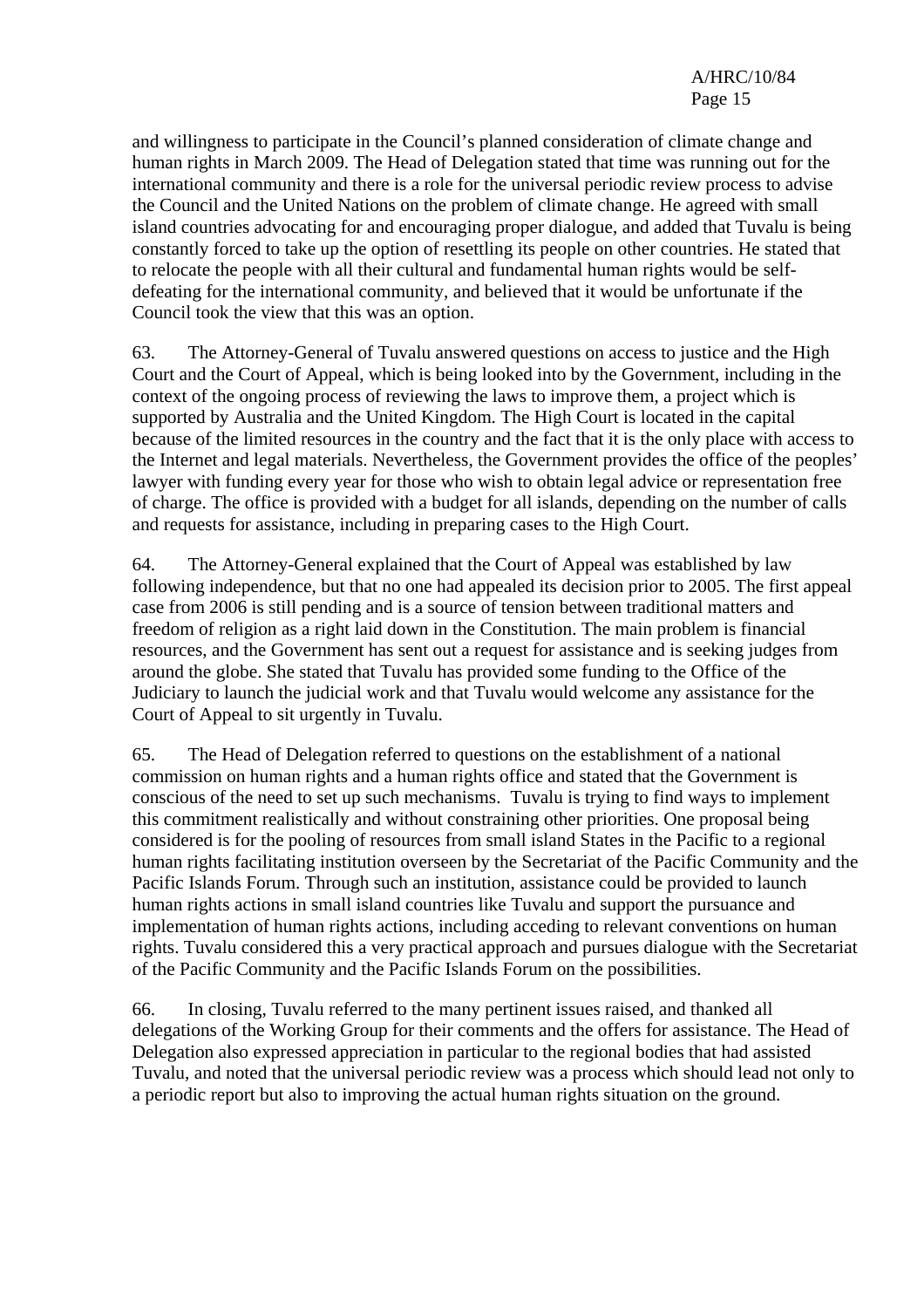#### **II. CONCLUSIONS AND/OR RECOMMENDATIONS**

67. The recommendations formulated during the interactive dialogue have been examined by Tuvalu and the recommendations listed below enjoy the support of Tuvalu:

- 1. Ratify human rights treaties to which Tuvalu is not yet a party (Brazil); ratify, in particular, the International Covenant on Economic Social and Cultural Rights and the International Covenant on Civil and Political Rights (Switzerland, Italy); ratify core international human rights instruments, in particular the International Covenant on Civil and Political Rights and the International Covenant on Economic, Social and Cultural Rights (Canada); give positive consideration, as a matter of priority, to ratification of at least the International Covenant on Civil and Political Rights and the International Covenant on Economic, Social and Cultural Rights (Mexico); consider ratifying other key treaties, particularly the International Covenant on Civil and Political Rights and the International Covenant on Economic, Social and Cultural Rights (Slovenia); sign the International Covenant on Civil and Political Rights and the International Covenant on Economic, Social and Cultural Rights (Australia); sign and ratify the International Covenant on Civil and Political Rights and the International Covenant on Economic, Social and Cultural Rights as soon as possible (France);
- 2. Consider the possibility of acceding promptly at least to the main international instruments, such as the International Covenant on Civil and Political Rights, the International Covenant on Economic, Social and Cultural Rights and the International Convention on the Elimination of All Forms of Racial Discrimination (Algeria); ratify the Convention against Torture (Switzerland);
- 3. Make good use of technical assistance from OHCHR to ratify expeditiously several major human rights treaties, including the International Covenant on Civil and Political Rights, the International Covenant on Economic, Social and Cultural Rights, the Convention against Torture and the International Convention on the Elimination of All Forms of Racial Discrimination (Japan);
- 4. Meet its reporting obligations under the Convention on the Rights of the Child (United Kingdom);
- 5. Extend a standing invitation to human rights special procedures (Mexico); issue a standing invitation to all special procedures (Czech Republic); consider extending a standing invitation to all special procedures of the Council (Latvia);
- 6. Effectively strengthen its human rights institutional framework and further promote concrete programmes to raise awareness of human rights (Czech Republic);
- 7. Establish a national human rights institution in accordance with the Paris Principles (France); call on the international community to offer very much needed technical assistance to Tuvalu as stipulated and outlined in paragraph 77 of the national report and to address the call by Tuvalu for technical assistance in the establishment of a human rights institution (Zambia);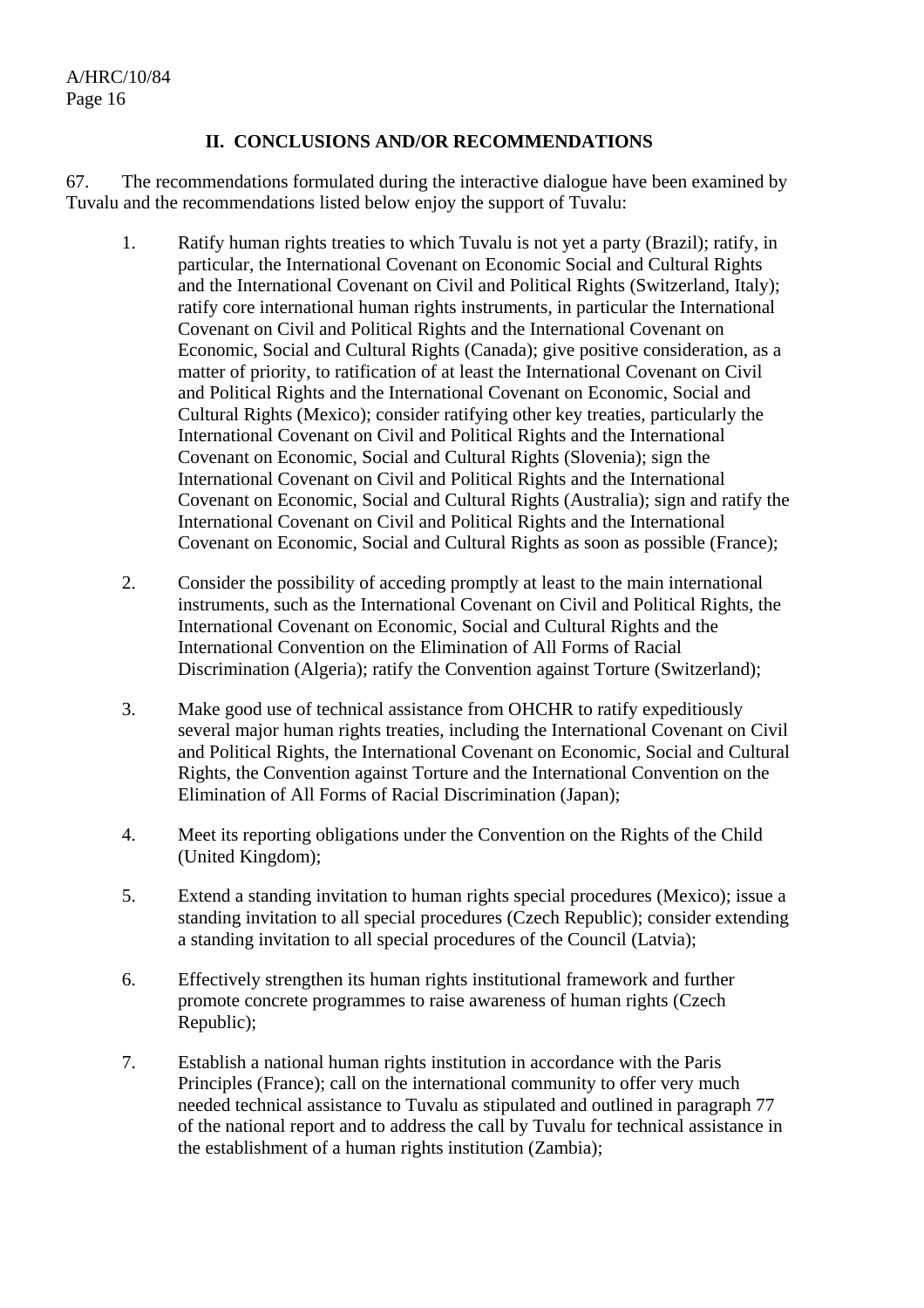- 8. Build a national commission for human rights and a human rights office in the country, and provide human rights education programmes and awareness-raising activities, calling upon the international community to consider technical assistance and financial support (Brazil);
- 9. Persevere along its path and ask the international community to provide all the technical and financial support needed by Tuvalu during this process, particularly for the setting up of a national human rights institution in conformity with the Paris Principles; continue its efforts to harmonize national legislation with international human rights instruments; continue awareness raising and dissemination of human rights principles among the population at large; and conduct human rights training for officers responsible for law enforcement (Morocco);
- 10. Prioritize necessary reforms to modernize legislation and eliminate all forms of discrimination (United Kingdom);
- 11. Keep working in cooperation with OHCHR on the theme of the upcoming Review Conference on racism, racial discrimination, xenophobia and related intolerance as it enters the final phase of its preparatory process (Brazil);
- 12. Develop a comprehensive strategy to reduce domestic violence in Tuvalu, including by raising public awareness of the issue and identifying ways to combat such violence (New Zealand); implement effective means to ensure greater public awareness of the issues of domestic violence and gender discrimination and encourage greater involvement of Government agencies and civil society in efforts to address these issues (Australia);
- 13. Convene the Court of Appeal in the interest of addressing the pending appeal to the High Court ruling of 2005 on the case of *Teonea v. Kaupule* (Canada);
- 14. Continue actions and efforts to promote and protect human rights effectively on the ground and towards achieving the objectives set out in its national strategy for sustainable development (Cuba);
- 15. Step up efforts on raising the awareness of the population of the impact of climate change and involve the population more in the decision-making process in mitigating and adapting to the consequences of such changes (Switzerland); continue to play an active role in promoting international cooperation to combat climate change (Philippines); continue to engage with the international community, particularly the major emitting countries of the developed world, many of whom are States members of the Council, working with them in order to protect the human rights of Tuvaluans by securing significant global reductions in greenhouse gas emissions (Maldives); participate in discussions in the Council, scheduled for March 2009, on the relationship between human rights and climate change, in order to send a strong message to the parties to the United Nations Framework Convention on Climate Change on the importance of reaching an effective and workable global agreement on climate change mitigation and adaptation (Maldives);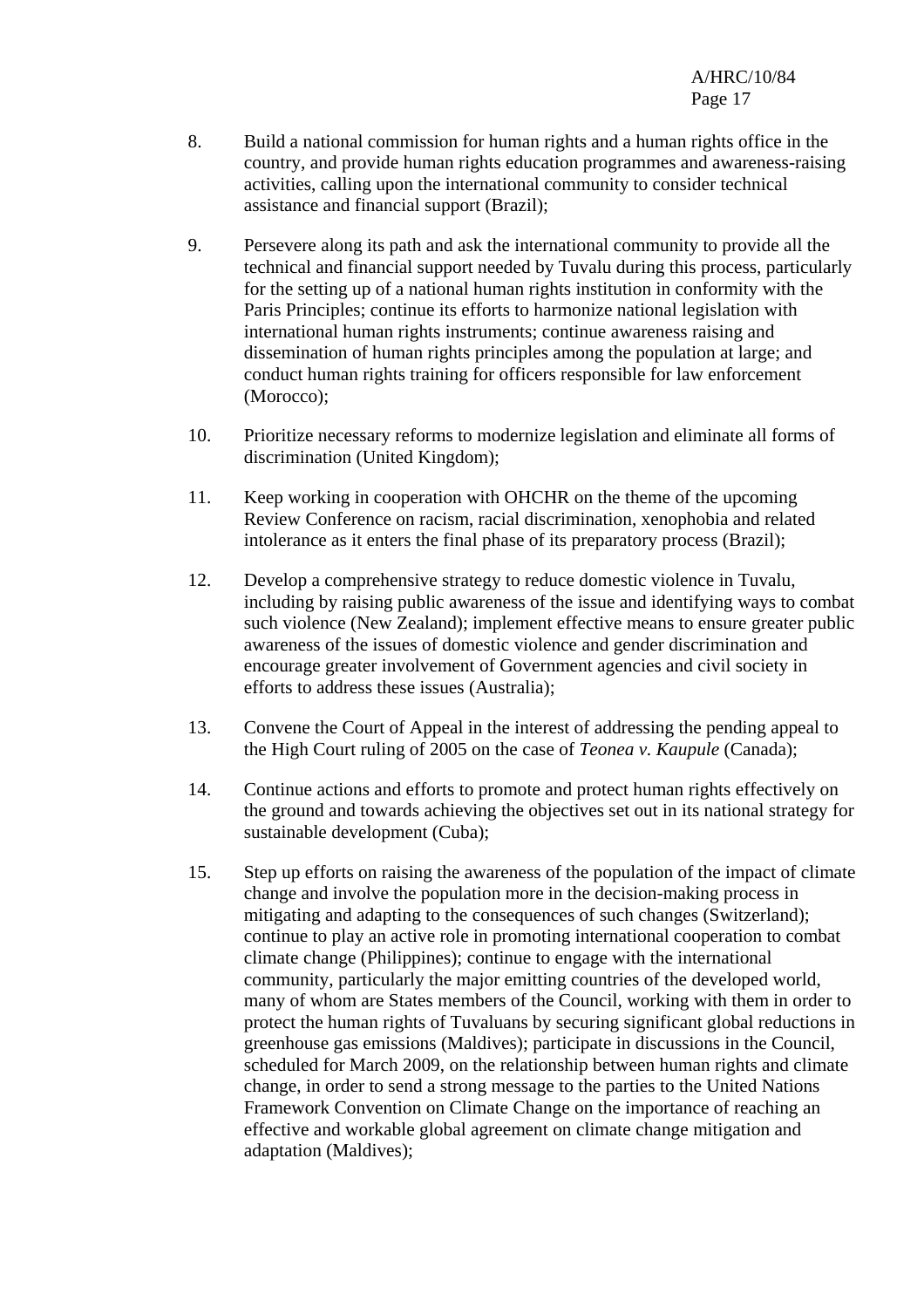- 16. Accord appropriate attention to the education sector in the medium and long term as the only way to correct the lack of human resources and institutional capacities in the country (Algeria);
- 17. Work with civil society on follow-up to the review (United Kingdom).

68. The following recommendations will be examined by Tuvalu, which will provide responses in due time. The response of Tuvalu to these recommendations will be included in the outcome report to be adopted by the Council at its tenth session:

- 1. Work towards reaching the human rights goals set by the Council in its resolution 9/12 and to strengthening its public policy guaranteeing the rights of the child, with special attention to children without parental care (Brazil);
- 2. Incorporate fully in its legislation the provisions of the Convention on the Rights of the Child to enhance the protection of children's rights (Italy);
- 3. Continue cooperation with OHCHR with a view to making necessary improvements in the fields of legislative reform on the punishment of sexual abuse of children, land and family laws, and the establishment of a national human rights commission and a human rights office (Turkey);
- 4. Consider appointing an Ombudsman with responsibility for investigating alleged violations of human rights as a short-term measure (New Zealand);
- 5. Amend the Constitution to prohibit discrimination against persons with disabilities (New Zealand);
- 6. Eliminate any legislation that has discriminatory effects against women, implement the relevant recommendations of the Committee on the Elimination of Discrimination against Women, and introduce a gender-specific dimension to the anti-discrimination provision of the Constitution (Switzerland); continue to strengthen measures to promote the equal rights of women and to counter discrimination (Philippines); adopt a law that prohibits discrimination on the basis of gender (Netherlands); amend the Constitution to include freedom from discrimination on the grounds of sex (New Zealand); incorporate in its legislation, at all levels, including at the level of the Constitution, provisions banning discrimination on the grounds of sex and gender (Mexico); stay strongly committed to the topic and further discussion leading to an amendment of the Constitution prohibiting discrimination based on sex and gender (Germany); establish equality between the sexes in the Constitution and take all necessary measures to counter gender-based discrimination (France);
- 7. Penalize rape, whoever is responsible, including marital rape (France);
- 8. Reform the Penal Code to cover offences such as sexual abuse against minors and to eliminate corporal punishment (Mexico);
- 9. Improve the implementation of the law on granting asylum (Netherlands);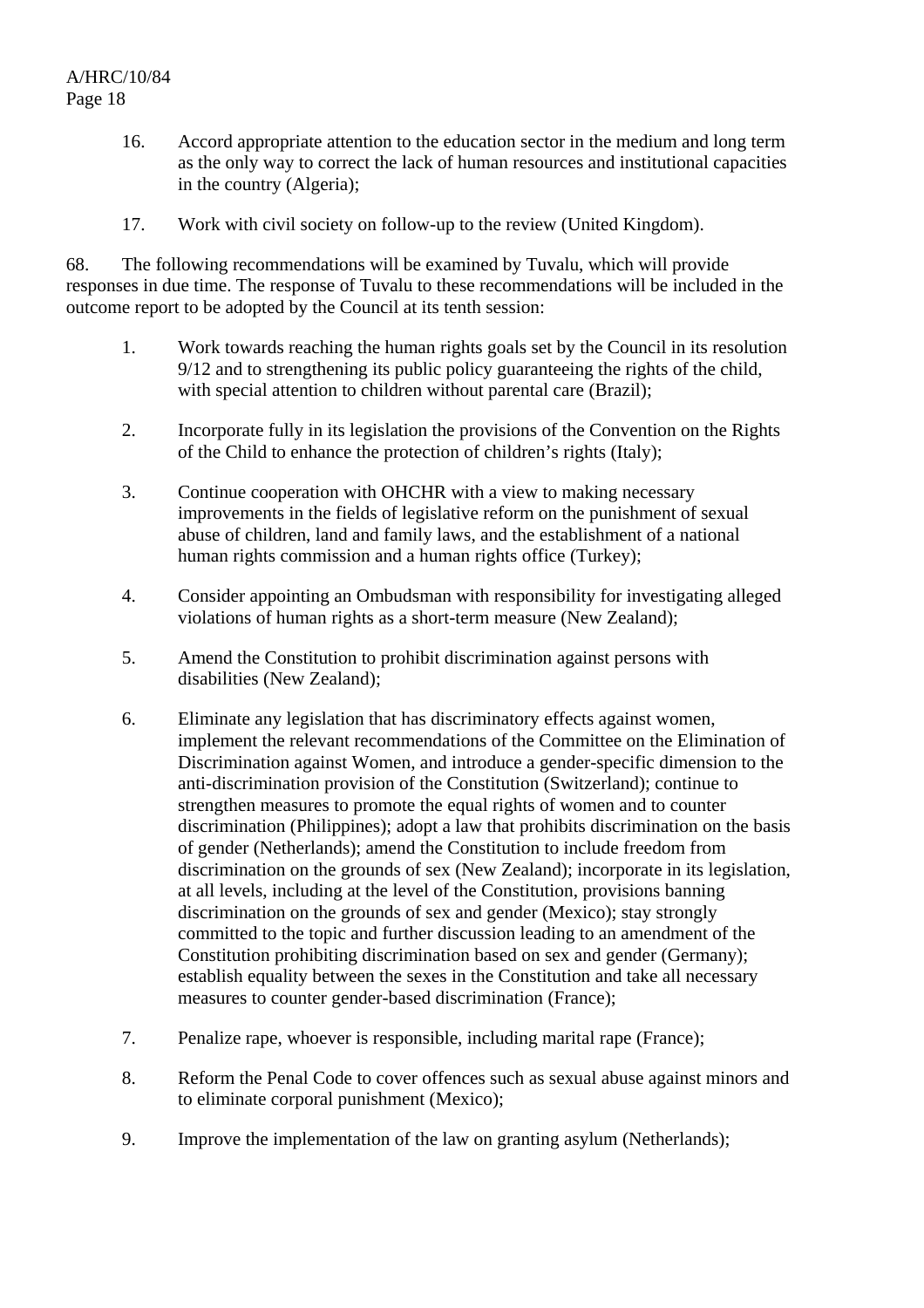10. That features of Tuvalu's legal framework, which incorporates customary law but excludes those precepts which may be perceived as violations of human rights, and which always give precedence to the interpretation of law that is compatible with the international obligations, be singled out as good practices in the field of human rights (Mexico).

69. The recommendations noted in the report in paragraphs 31(b) and 50 (a) above did not enjoy the support of Tuvalu.

70. All conclusions and/or recommendations contained in the present report reflect the position of the submitting State(s) and /or the State under review thereon. They should not be construed as endorsed by the Working Group as a whole.